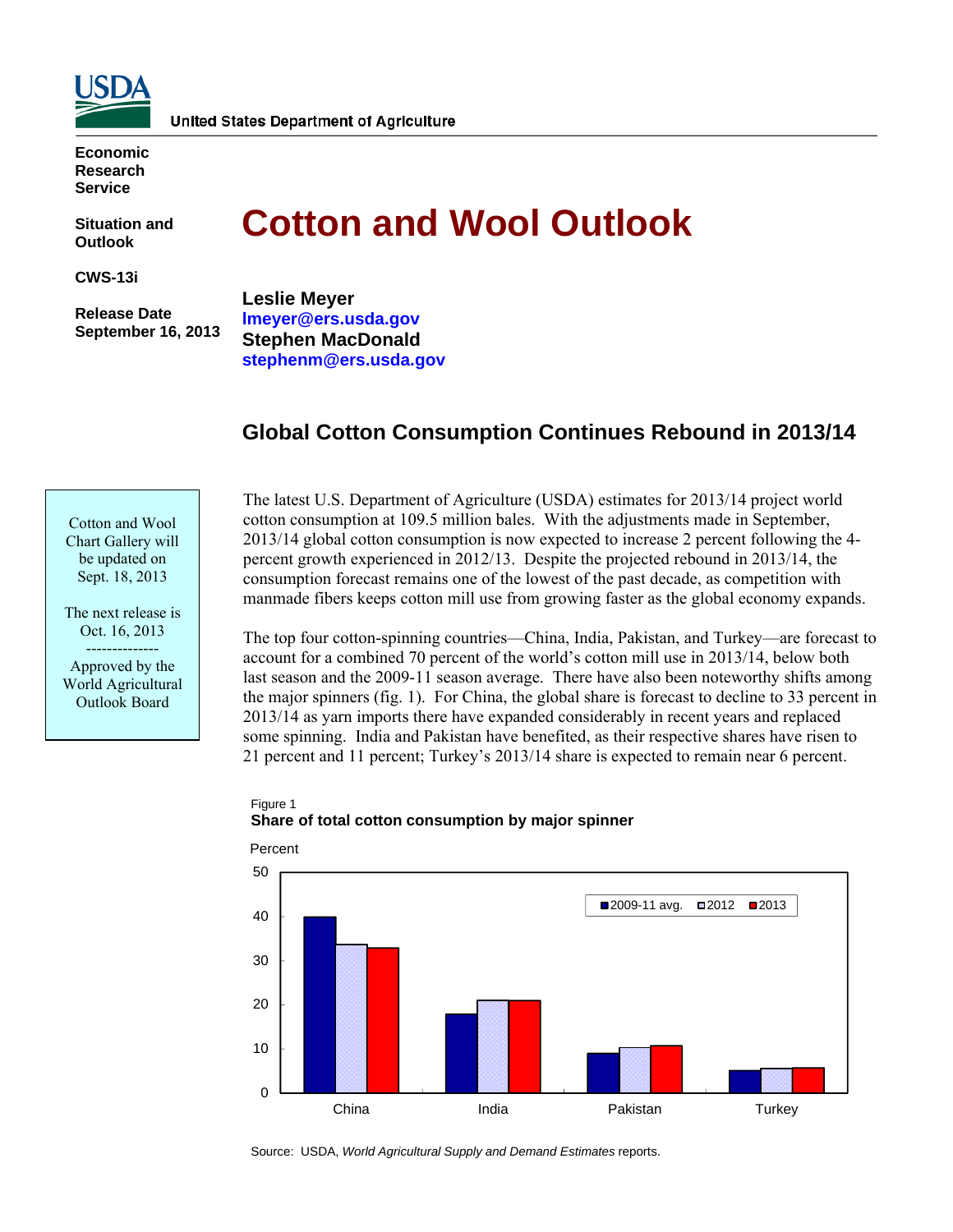## *2013 U.S. Cotton Crop Reduced in September*

According to USDA's September *Crop Production* report, the 2013 U.S. cotton crop is forecast at 12.9 million bales, 154,000 bales below last month's forecast and 4.4 million bales below 2012 production. September's projection resulted in a 1 percent reduction in the cotton crop as a lower national yield more than offset an increase in area.

U.S. upland production is forecast at approximately 12.3 million bales, nearly 26 percent below the 2012 crop and the second lowest since 1989. During the previous 20 years, the September upland cotton forecast was below the final estimate 11 times and above it 9 times. Past differences between the September forecast and the final upland estimate indicate that chances are two out of three that 2013 production will range between 11.4 and 13.2 million bales.

Compared with last season, 2013 upland cotton production is reduced in each region of the Cotton Belt as area and yield are forecast below 2012 levels (fig. 2). Based on the September forecast, the upland crop in the Southeast is expected to reach 4.5 million bales, slightly above the 5-year average. Although area is 4 percent below a year ago, the region's yield—forecast at 830 pounds per harvested acre—is more than 200 pounds below 2012's record.

In the Southwest, upland production is forecast at 4.4 million bales this season, 1 million bales below the 5-year average. The regional yield forecast of 605 pounds per harvested acre would be the third lowest in the past 10 years. The abandonment rate is forecast at 41 percent, nearly identical to that of 2012 but well below the record set in 2011 at 63 percent; the long-term average is approximately 25 percent.



#### Figure 2 **U.S. regional upland cotton production**

Source: USDA, *Crop Production* reports.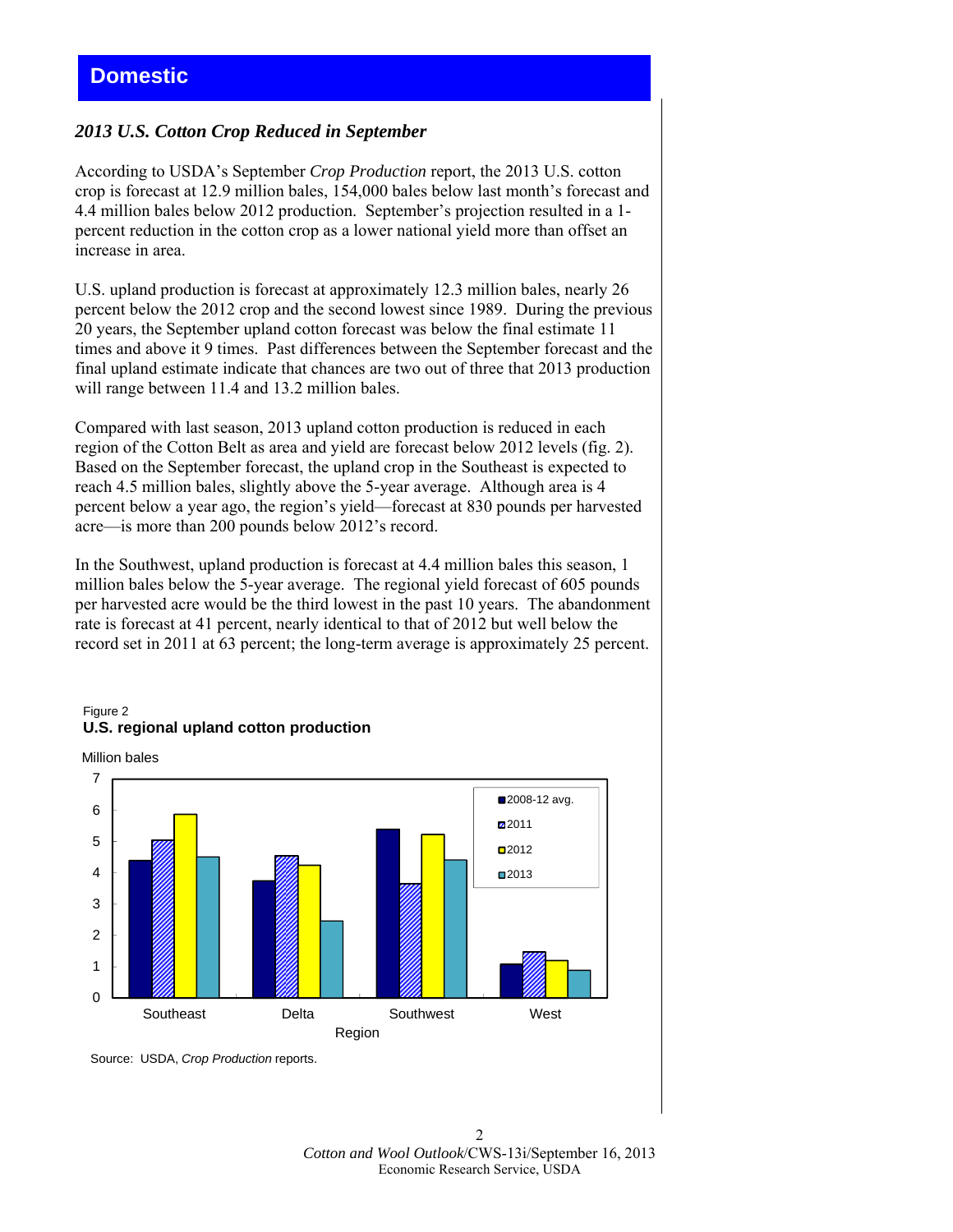In the Delta, cotton production is only expected to approach 2.5 million bales in 2013, the lowest in 30 years, as area was reduced to a record low in response to the viability of alternative crops. Meanwhile, the regional yield forecast of 989 pounds per harvested acre would be the third highest on record. Similarly, the upland crop in the West is expected to be one of the lowest there since the mid-1940s. Smaller area devoted to upland cotton and a yield approaching last season's record is expected to result in a regional crop of 885,000 bales. Meanwhile, extra-long staple (ELS) cotton production is concentrated in the West, particularly in California where more than 95 percent of the ELS crop is produced. Lower area and yield this season are forecast to result in an ELS crop of 626,000 bales, 154,000 bales below the 2012 crop.

Total 2013 U.S. cotton area was estimated higher in September. Based on acreage reported to USDA's Farm Service Agency (FSA), planted area was revised to 10.3 million acres. Harvested area was forecast at 7.8 million acres by USDA's National Agricultural Statistics Service. Consequently, abandonment is projected at about 25 percent, similar to 2012's 24 percent. The national yield is projected at 796 pounds per harvested acre, 91 pounds below last season's 887-pound record. For current production estimates by State, see table 10.

U.S. cotton crop development continues to run behind last season and the 5-year average. As of September 8th, only 24 percent of the area had bolls opening, compared with 45 percent in 2012 and the 2008-12 average of 40 percent. Meanwhile, the 2013 U.S. cotton crop conditions remain similar to the 5-year average and slightly above 2012 (fig. 3). As illustrated, crop conditions have been fairly stable over the past 2 months and remain considerably above those of 2011. As of September 8th, 45 percent of the crop was rated "good" or "excellent," compared with 41 percent last year, while 21 percent of the crop was rated "poor" or "very poor," compared with 30 percent a year ago.

#### Figure 3 **U.S. cotton crop conditions**

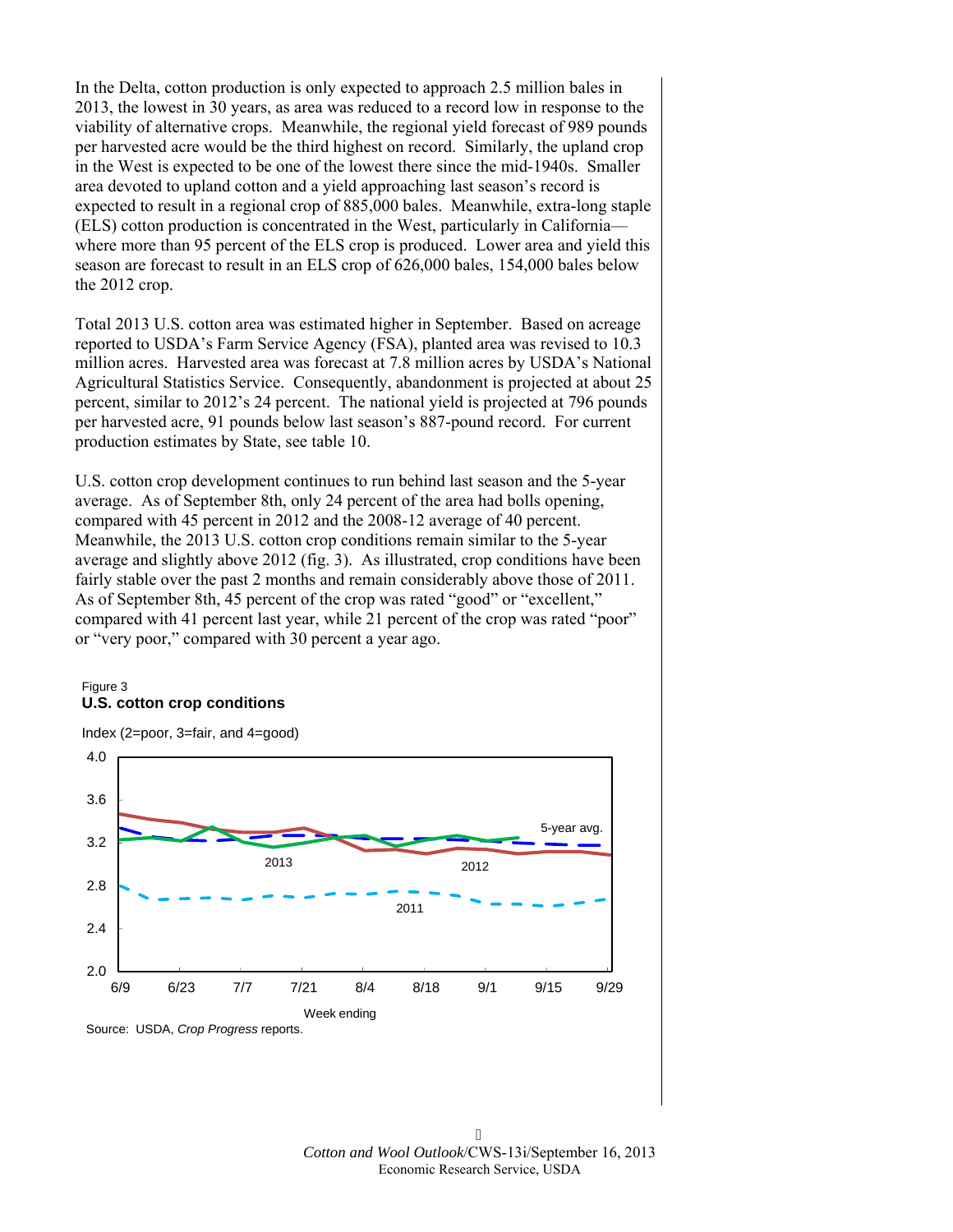#### *Demand and Stock Estimates Revised*

For 2013/14, U.S. cotton exports were reduced in September due to increased competitiveness from India, where the crop projection was raised 1 million bales this month. U.S. cotton exports are now forecast at 10.4 million bales, 200,000 bales below the August forecast and the lowest export estimate since 2000/01. As a share of global cotton trade, U.S. exports are expected to account for 27 percent of world trade, equal to the average of the previous two seasons. U.S. mill use remains estimated at 3.5 million bales, the same as the revised 2012/13 estimate.

With September's adjustments, the 2013/14 ending stock estimate is now forecast at 2.9 million bales, 1 million bales below last season. The stocks-to-use ratio is expected to approach 21 percent in 2013/14, 3 percentage points below last season. Based on the current supply and demand estimates, the 2013/14 average upland cotton farm price is forecast to range between 69 cents and 85 cents per pound. The midpoint of 77 cents is 5 cents above last season's estimate. The final 2012/13 farm price will be released in October.

For 2012/13, slightly higher ending stocks are reflected in the September balance sheet. Based on stocks data collected by the FSA and adjustments made to account for cotton in transit at the end of the marketing year, U.S. ending stocks were increased to 3.9 million bales for last season, 550,000 bales above the beginning level, with a stocks-to-use ratio of 24 percent.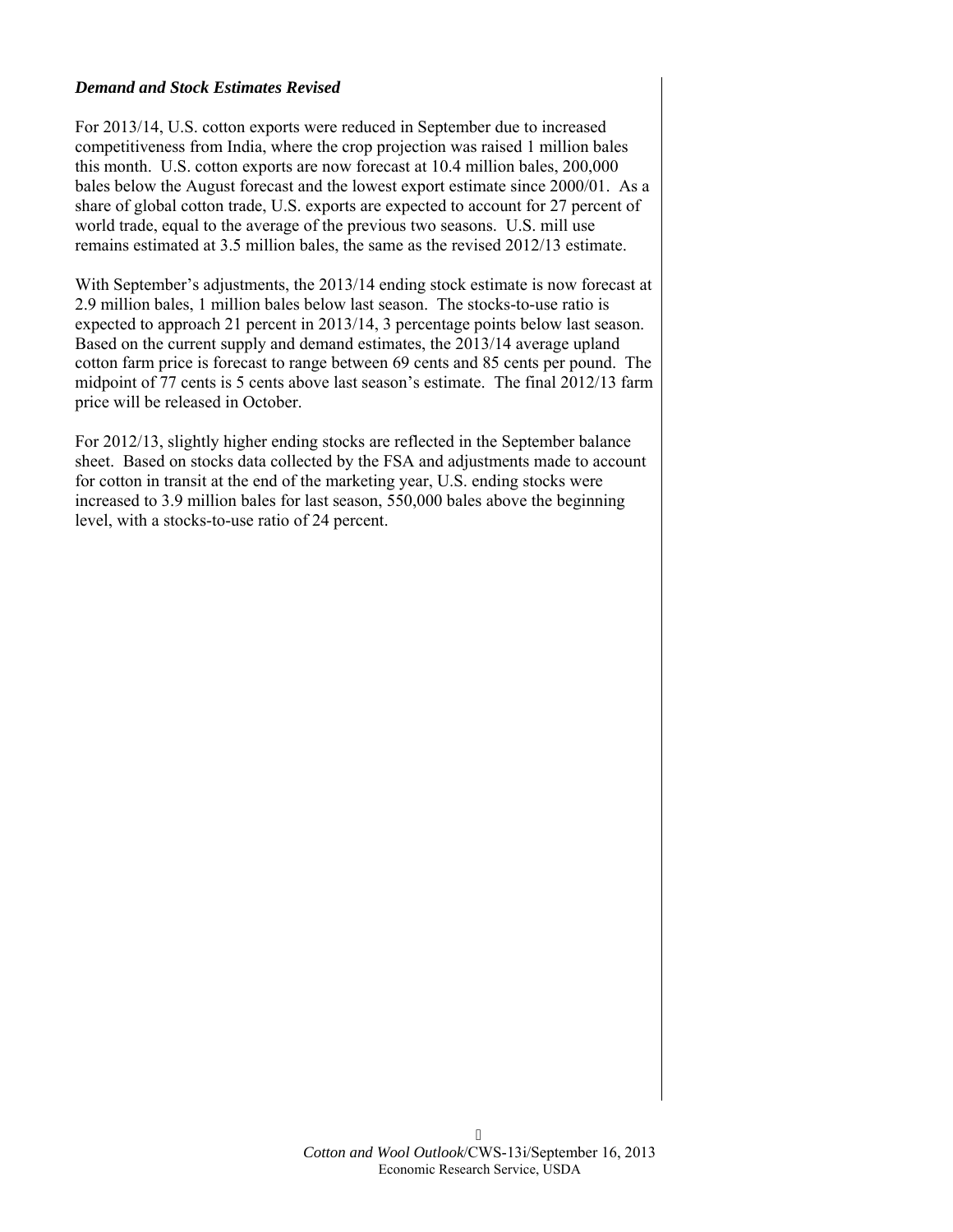# **International Outlook**

#### *World Cotton Production Lowest in 3 Years*

Global cotton production in 2013/14 is projected at 117.4 million bales, 1 million bales above last month's estimate, largely due to an increase in India. Harvested area is estimated at 33.6 million hectares (83 million acres), the lowest since 2010/11, as relative price again favored alternative crops. Global production is forecast 3 percent below 2012/13 and 6 percent below 2011/12's record.

In India, weather-driven improved crop prospects pushed the cotton production estimate up 1 million bales compared with the previous month, to a record 29 million bales. Cotton area is forecast at 12 million hectares and the yield is expected to reach 526 kg/hectare. This would be one of the highest ever for India, but still be well below the world average of 761 kg/hectare expected for 2013/14.

Cotton production in China—the largest producer—remains forecast at 33 million bales for 2013/14, 6 percent or 2 million bales below last season. A year-to-year reduction in harvested area and a lower yield are expected to keep the crop there at a 3-year low.

For Pakistan, the cotton crop remains projected at 9.7 million bales, 4 percent or 400,000 bales above 2012/13, based on higher yields. In Brazil, the 2013/14 cotton crop is expected to reach 7.2 million bales, 24 percent above the previous year's relatively small crop.

#### *Global Consumption Highest in 3 Years*

World cotton consumption in 2013/14 is forecast at 109.5 million bales, marginally below the August forecast but 2 percent above the previous year. Although expanding slowly over the past several seasons, global cotton mill use remains well below 2006/07's record 124 million bales. The loss of fiber share in apparel products continues to limit the potential for global cotton use.

Cotton mill use in China—the world's largest spinner—remains projected in September at 36 million bales for 2013/14, equal to last season and the lowest in a decade. With the Government maintaining the system of a high domestic price floor again in 2013/14, domestic prices remain above world prices for raw cotton fiber. China has replaced some of its spinning with imported yarn as a result. Data available for the last three seasons indicate that cotton yarn imports by China have grown considerably (fig. 4). In 2012/13, China's cotton yarn imports reached an equivalent of nearly 8.3 million bales of raw cotton, up 3 million bale-equivalents from 2011/12 and more than double the level imported in 2010/11. The largest yarn suppliers to China during this period included Pakistan, India, and Vietnam; combined, these three countries accounted for 72 percent of China's cotton yarn imports during the past two seasons.

As beneficiaries of China's demand for yarn imports, India and Pakistan have seen their consumption rise in recent years. Consumption there is currently forecast at 23.0 million bales and 11.7 million bales, respectively. India's cotton mill use is expected to be a record-high, and Pakistan's consumption is near its record of 12.0 million bales spun in both 2006/07 and 2007/08. Although Vietnam is a relatively

> *Cotton and Wool Outlook*/CWS-13i/September 16, 2013 Economic Research Service, USDA

7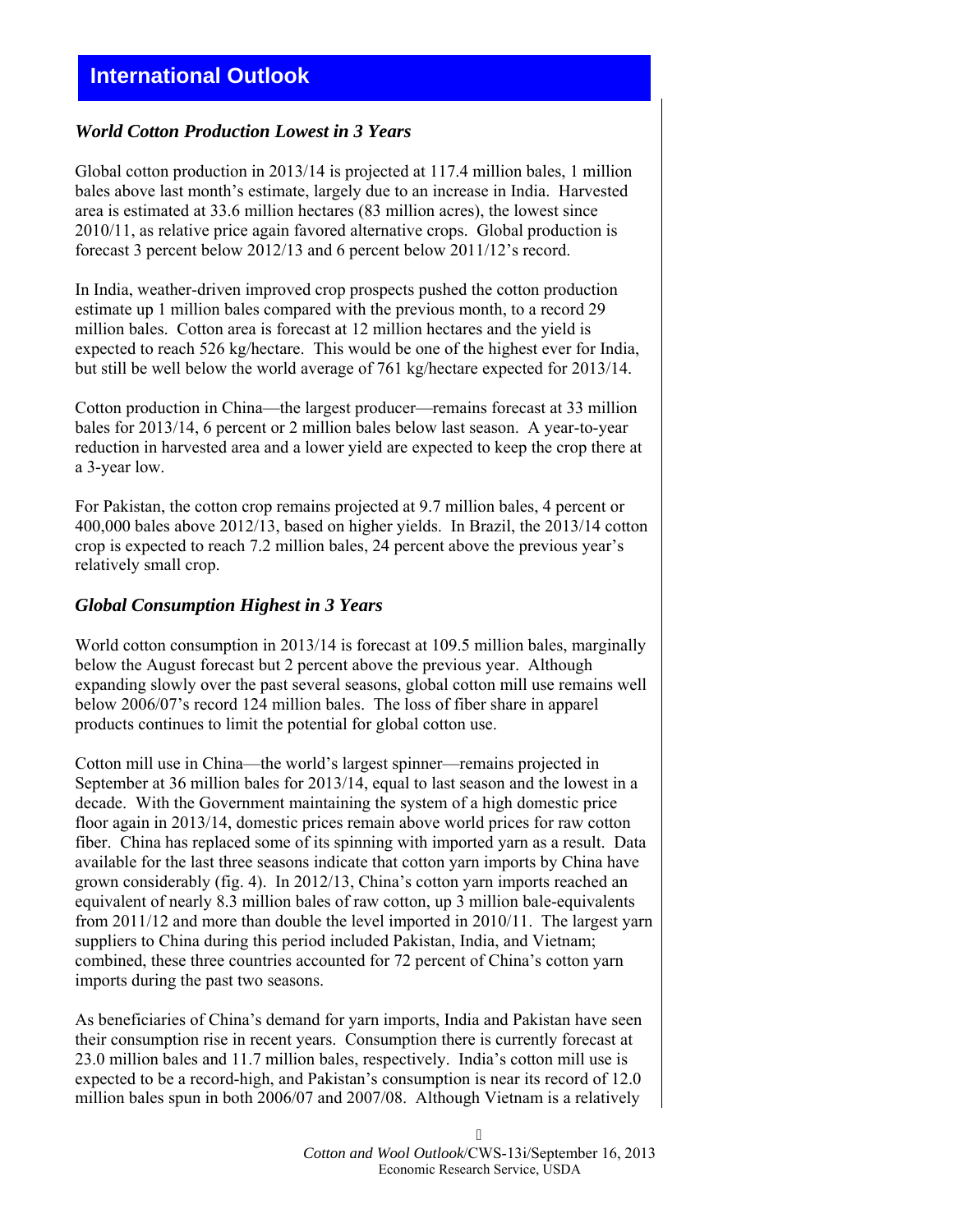small consumer of cotton, mill use there has grown significantly to a projected 2.5 million bales in 2013/14, compared with only 1.6 million bales just 3 years ago.

## *World Cotton Trade Smaller in 2013/14; Stocks At Record High*

Global cotton trade is only expected to reach 39 million bales in 2013/14, 17 percent below the record of 46.7 million bales set in 2012/13. The reduced trade is attributable to the 9.3-million-bale decline in China's expected raw cotton imports this season. Some of the stocks built up over the last several seasons are expected to be made available to the domestic spinning industry there, thus reducing the need for imports from the levels seen in 2011/12 and 2012/13. However, a number of other major importers are expected to purchase more cotton in 2013/14; these countries include Turkey, Pakistan, Indonesia, and Vietnam.

With reduced global import demand in 2013/14, competition among the major exporting countries will likely increase. All of the leading exporters are expected to see reduced shipments in 2013/14. In addition to a decline forecast for the United States, lower shipments are also projected for India (with exports of 7.0 million bales), Australia (4.2 million bales), and Brazil (2.6 million bales). For Australia and Brazil, sharply lower beginning stocks result in lower exportable supplies in 2013/14 compared with the previous year.

Based on the latest supply and demand projections, global cotton ending stocks are projected at a record 94.7 million bales in 2013/14, 10 percent above the beginning level. However, most of these stocks are being held by China and are currently unavailable to the global market. At the end of 2013/14, China is projected to hold 58.3 million bales in stocks or 62 percent of the world total. As a result, world cotton prices have remained at relatively high levels given the global cotton stocksto-use ratio of 86.5 percent projected for 2013/14.

#### Figure 4 **China's cotton yarn imports**

Million bale-equivalents



Source: USDA, ERS calculations based on World Trade Atlas data for HTS 5205.

 $\overline{R}$ *Cotton and Wool Outlook*/CWS-13i/September 16, 2013 Economic Research Service, USDA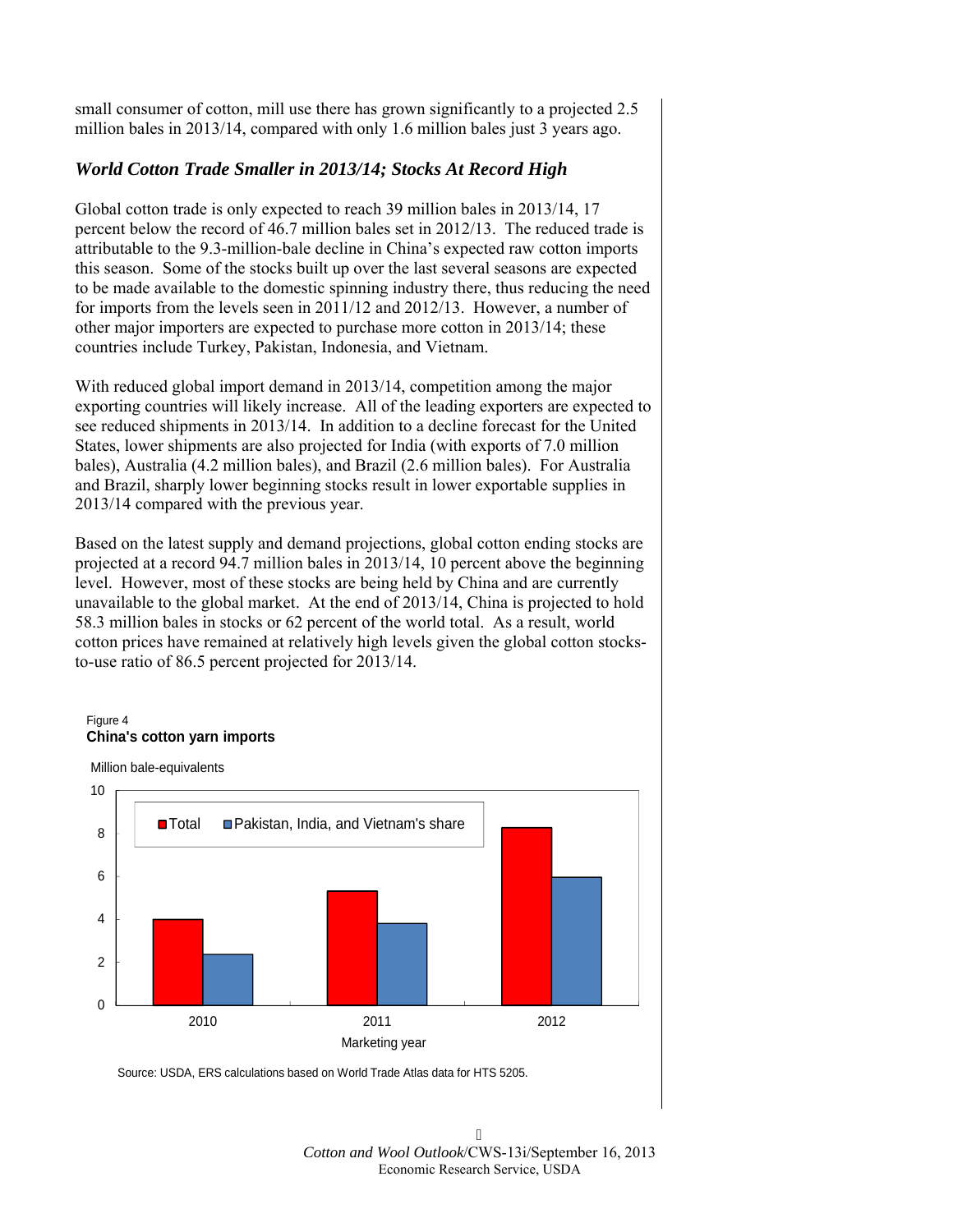# **Highlight**

## *Estimating Minimum Beginning Cotton Stock Levels for India— A Retrospective Evaluation*

India's role in the world cotton market has grown in recent years, as production, consumption, and trade have expanded. India is now both a major exporter and importer of cotton. Therefore, developments in India's supply and demand, as well as changes in policies supporting prices and restricting exports, have a profound impact on world cotton trade and prices. USDA's global crop forecasting system relies on a balance sheet approach to ensure the coherency of its production and consumption forecasts.<sup>1</sup> USDA bases its estimates of India's supply and demand of cotton mainly on official Government of India data sources. Due largely to incompatibilities among these sources, USDA has revised its historical estimates of India's cotton stocks more frequently than its estimates of any other variable in its global cotton supply and demand database.

Imbalances between estimated supply and demand over the last several years have led USDA to include large positive residuals in India's cotton balance sheet, starting with the 2006/07 data. These residuals result from analysis by USDA's Interagency Cotton Estimates Committee (ICEC), which establishes a baseline for minimum cotton stock levels needed in India. The ICEC's procedure for estimating minimum stocks is outlined here in the hope that it can be used to help reconcile the various estimates of India's cotton sector activity.

Due to reliance on annual monsoon rains, most of India's crop is harvested later than other cotton crops in the Northern Hemisphere, and the seasonal low point for cotton availability within India is the end of November. USDA's balance sheet for Indian cotton is estimated on an August-July year. The method detailed in table A below relies on calculations of supply and use in the fall months to retroactively estimate minimum stock levels for the beginning of each marketing year. August 1st beginning stocks must be large enough to provide for utilization during the fall months, net of any additional supplies received either from imports or arrivals of new crop; in addition, the stocks on August 1st must be large enough to provide for minimum levels of mill and pipeline stocks at the low point of the season on November 30th.

In table A, line (a) is the Indian Government's estimate of August-November volume of cotton consumption in India and line (b) is the volume of August-December exports, which effectively includes an allowance for stocks held by exporters on November 30th in order to cover export activity in December. Then, on line (e), a net demand is calculated after accounting for imports. Additional adjustments are needed to help determine the minimum stock level. Line (f) is an estimated minimum of 4.0 million bales to cover all other November 30th stocks, including stocks at gins, mills, and in transit. The 4.0-million-bale stocks target is netted against government-reported arrivals of new crop during August-November to derive a surplus or shortfall. Thus, if arrivals are less than 4.0 million bales, then the shortfall needs to be included in the estimated minimum stocks for August 1st; otherwise, the cotton distribution system would have insufficient cotton to support the activity that was reported to have occurred in the subsequent months.

Vogel, F and G. Bange (1999), *Understanding Crop Statistics*, World Agricultural Outlook Board, Office of the Chief Economist, U.S. Department of Agriculture. Miscellaneous Publication No. 1554.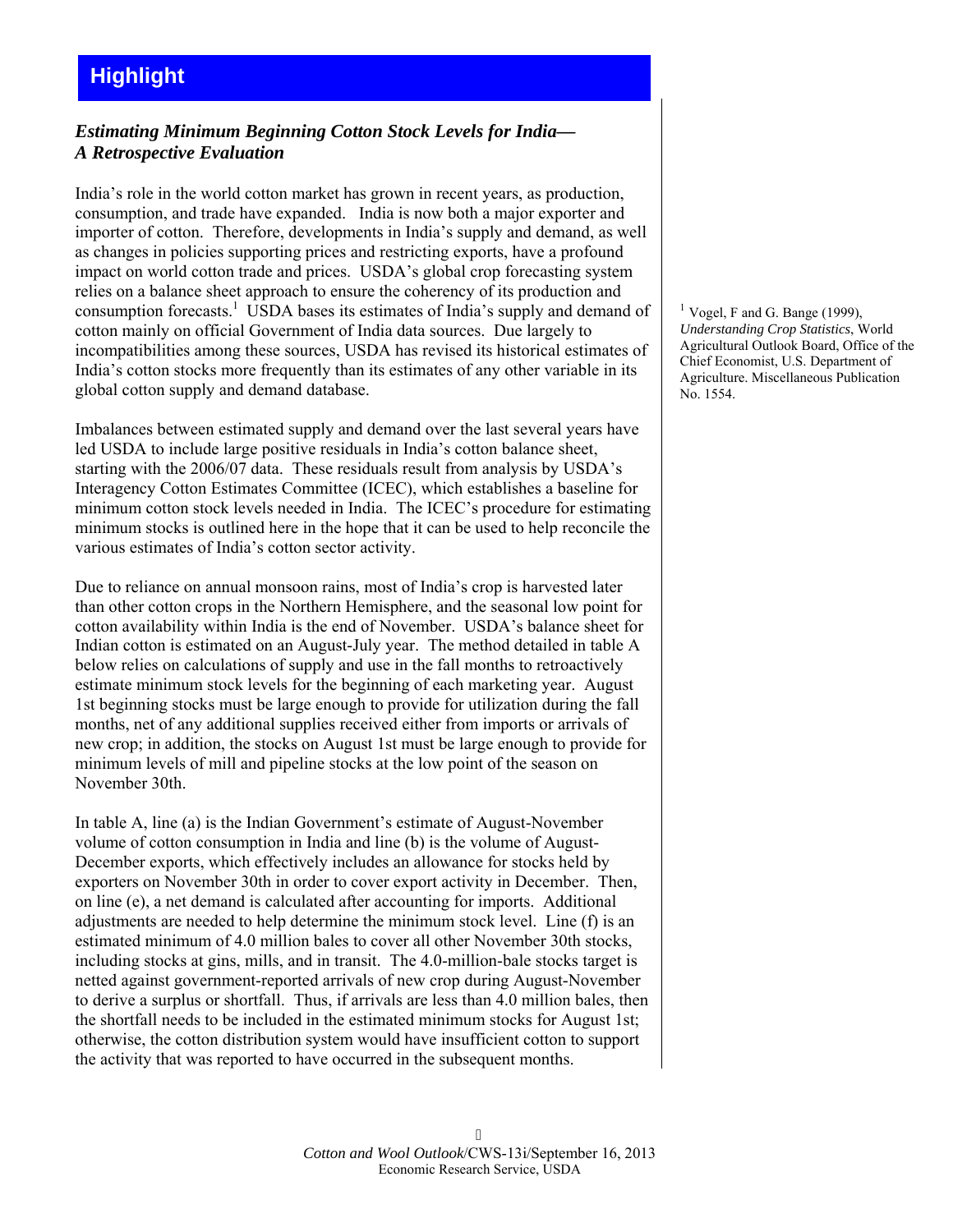USDA's current Indian balance sheets for recent years include residuals ranging from 500,000 to 1.0 million bales; despite the inclusion of these adjustments, the beginning stocks for 2010/11 through 2012/13 remain below the minimum levels calculated using this method. The estimated minimum in table A would be equivalent to an average 35 percent stocks-to-use ratio for India. By comparison, U.S. stocks-to-use ratios can fall below 20 percent, due to a combination of an earlier harvest and a significantly smaller share of domestic consumption.

The retrospective evaluation presented here is a tool to help the ICEC analysis for India. The procedure illustrates the incompatibility among the supply and demand data from official sources in India and the need for inclusion of a residual until more definitive assertions about the estimate discrepancies can be determined. Agreement on minimum stock levels would be a constructive first step toward the development of a coherent and statistically stable balance sheet for Indian cotton.

| Table A--Estimating minimum beginning cotton stock levels for India--a retrospective evaluation |         |         |         |         |         |         |         |  |
|-------------------------------------------------------------------------------------------------|---------|---------|---------|---------|---------|---------|---------|--|
| ltem                                                                                            | 2006/07 | 2007/08 | 2008/09 | 2009/10 | 2010/11 | 2011/12 | 2012/13 |  |

|                                           |       |       |       | 1,000 480-lb. bales |        |        |         |
|-------------------------------------------|-------|-------|-------|---------------------|--------|--------|---------|
| Demand activity:                          |       |       |       |                     |        |        |         |
| (a) Mill use (August-November) 1/         | 5,967 | 6,079 | 5,783 | 6,159               | 7,125  | 6,226  | 7,025   |
| (b) Exports (August-December) 2/          | 1,394 | 2,616 | 455   | 2,664               | 3,536  | 4,531  | 2,283   |
| (c) Total demand (a plus b)               | 7,361 | 8,695 | 6,238 | 8,823               | 10,661 | 10,757 | 9,308   |
| (d) Imports (August-November) 3/          | 84    | 74    | 451   | 210                 | 62     | 47     | 804     |
| (e) Net demand (c minus d)                | 7,277 | 8,621 | 5,787 | 8,613               | 10,599 | 10,710 | 8,504   |
| Further adjustments:                      |       |       |       |                     |        |        |         |
| (f) Mill and pipeline stocks target       | 4,000 | 4,000 | 4,000 | 4,000               | 4,000  | 4,000  | 4,000   |
| (g) Gin arrivals (August-November) 4/     | 3,546 | 4,796 | 4,730 | 4,728               | 4,459  | 3,173  | 2,431   |
| (h) Arrival surplus/shortfall             | (454) | 796   | 730   | 728                 | 459    | (827)  | (1,569) |
| (i) Minimum stocks estimate (e minus h)   | 7,731 | 7,825 | 5,057 | 7,885               | 10,140 | 11,537 | 10,073  |
| (j) USDA beginning stocks (August 1st) 5/ | 7,839 | 7,629 | 6,704 | 10.644              | 9,374  | 11.174 | 9,444   |
| (k) Stocks' difference (j minus i)        | 108   | (196) | 1,647 | 2,759               | (766)  | (363)  | (629)   |
| (I) Current USDA residuals                |       | 500   | 575   | 650                 | 750    | 500    | 1,000   |

Note: Beginning stocks are those recorded in the USDA database as of September 2013.

1/ Based on data from India's Textile Commissioner's Office (TCO).

2/ Based on data from India's Directorate General of Commercial Intelligence and Statistics (DGCI&S).

3/ Based on data from India's DGCI&S. 4/ Based on data from the Cotton Corporation of India (CCI).

5/ Estimate includes residuals listed; residuals are added to the previous season's ending stocks.

Sources: USDA and official data from the Government of India. Last update: 09/16/13.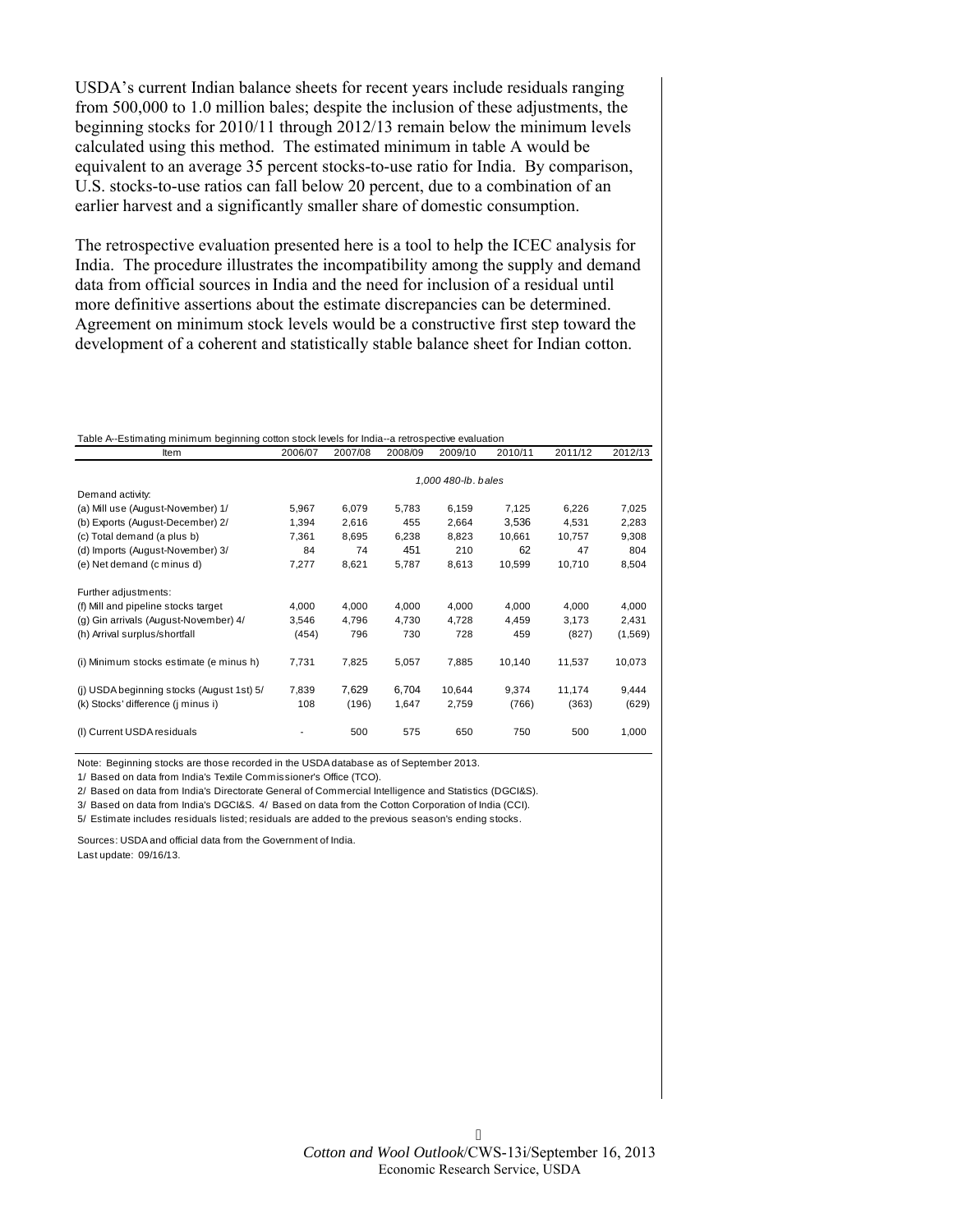# **Contacts and Links**

#### **Contact Information**

Leslie Meyer (U.S. cotton and textiles), (202) 694-5307, lmeyer@ers.usda.gov Stephen MacDonald (foreign cotton), (202) 694-5305, stephenm@ers.usda.gov Erma McCray (web publishing),  $(202)$  694-5306, [ejmccray@ers.usda.gov](mailto:ejmccray@ers.usda.gov)

#### **Subscription Information**

Subscribe to ERS e-mail notification service at [http://www.ers.usda.gov/subscribe-to-ers](http://www.ers.usda.gov/subscribe-to-ers-e-newsletters.aspx) -e-newsletters.aspx to receive timely notification of newsletter availability. Printed copies can be purchased from the USDA Order Desk by calling 1-800-363-2068 (specify the issue number). To order printed copies of the five field crop newsletters cotton and wool, feed, rice, oil crops, and wheat—as a series, specify series SUB-COR-4043.

### *Data*

Cotton and Wool Monthly Tables [http://cms.ers.usda.gov/publications/cws-cotton](http://cms.ers.usda.gov/publications/cws-cotton-and-wool-outlook/cws-13i.aspx#.UjcirT_8J8E)[and-wool-outlook/cws-13i.aspx#.UjcirT\\_8J8E](http://cms.ers.usda.gov/publications/cws-cotton-and-wool-outlook/cws-13i.aspx#.UjcirT_8J8E)

 Cotton and Wool Chart Gallery ([http://www.ers.usda.gov/data-products/cotton-and](http://www.ers.usda.gov/data-products/cotton-and-wool-chart-gallery.aspx#.UguTC6z8J8E)[wool-chart-gallery.aspx#.UguTC6z8J8E\)](http://www.ers.usda.gov/data-products/cotton-and-wool-chart-gallery.aspx#UguTC6z8J8E) 

## *Related Websites*

**WASDE** <http://usda.mannlib.cornell.edu/MannUsda/viewDocumentInfo.do?documentID=1194>

Cotton Topics <http://www.ers.usda.gov/topics/crops/cotton-wool.aspx>

Cotton and Wool Outlook

<http://usda.mannlib.cornell.edu/MannUsda/viewDocumentInfo.do?documentID=1281>

 The U.S. Department of Agriculture (USDA) prohibits discrimination in all its programs and activities on the basis of race, color, national origin, age, disability, and where applicable, sex, marital status, familial status, parental status, religion, sexual orientation, genetic information, political beliefs, reprisal, or because all or a part of an individual's income is derived from any public assistance program. (Not all prohibited bases apply to all programs.) Persons with disabilities who require alternative means for communication of program information (Braille, large print, audiotape, etc.) should contact USDA's TARGET Center at (202) 720-2600 (voice and TDD). To file a complaint of discrimination, write to USDA, Director, Office of Civil Rights, 1400 Independence Avenue, SW, Washington, DC 20250-9410 or call (800) 795-3272 (voice) or (202) 720-6382 (TDD). USDA is an equal opportunity provider and employer.

> 9 *Cotton and Wool Outlook*/CWS-13i/September 16, 2013 Economic Research Service, USDA

#### **E-mail Notification**

Readers of ERS outlook reports have two ways they can receive an e-mail notice about release of reports and associated data.

• Receive timely notification (soon) after the report is posted on the web) via USDA's Economics, Statistics, and Market Information System (which is housed at Cornell University's Mann Library). Go to [http://usda.mannlib.cornell.edu/Mann](http://usda.mannlib.cornell.edu/MannUsda/aboutEmailService.do)  [Usda/aboutEmailService.do](http://usda.mannlib.cornell.edu/MannUsda/aboutEmailService.do) and follow the instructions to receive e-mail notices about ERS, Agricultural Marketing Service, National Agricultural Statistics Service, and World Agricultural Outlook Board products.

• Receive weekly notification (on Friday afternoon) via the ERS website. Go to [http://www.ers.usda.gov/subscribe](http://www.ers.usda.gov/subscribe-to-ers-e-newsletters.aspx)[to-ers-e-newsletters.aspx](http://www.ers.usda.gov/subscribe-to-ers-e-newsletters.aspx) and follow the instructions to receive notices about ERS outlook reports, Amber Waves magazine, and other reports and data products on specific topics. ERS also offers RSS (really simple syndication) feeds for all ERS products. Go to <http://www.ers.usda.gov/rss/>

to get started.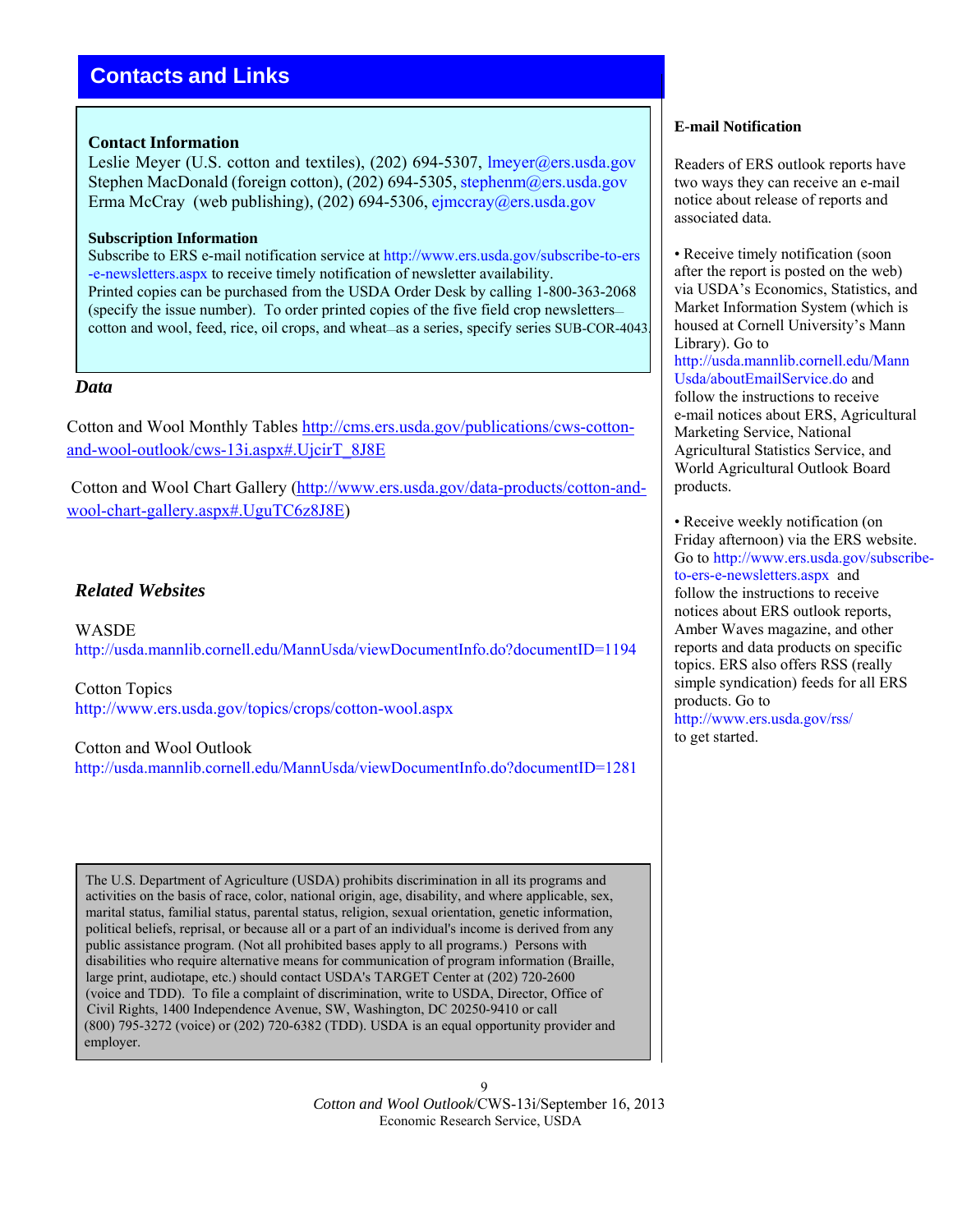|                      |         |        | 2013/14               |        |  |  |
|----------------------|---------|--------|-----------------------|--------|--|--|
| Item                 | 2012/13 | July   | Aug.                  | Sep.   |  |  |
|                      |         |        | Million acres         |        |  |  |
| Upland:              |         |        |                       |        |  |  |
| Planted              | 12.076  | 10.025 | 10.015                | 10.136 |  |  |
| Harvested            | 9.135   | 7.579  | 7.519                 | 7.582  |  |  |
|                      | Pounds  |        |                       |        |  |  |
| Yield/harvested acre | 869     | 815    | 796                   | 777    |  |  |
|                      |         |        | Million 480-lb, bales |        |  |  |
| Beginning stocks     | 3.081   | 3.720  | 3.603                 | 3.705  |  |  |
| Production           | 16.535  | 12.872 | 12.473                | 12.273 |  |  |
| Total supply 1/      | 19.622  | 16.597 | 16.081                | 15.983 |  |  |
| Mill use             | 3.478   | 3.475  | 3.480                 | 3.480  |  |  |
| <b>Exports</b>       | 12.190  | 10.350 | 9.900                 | 9.650  |  |  |
| Total use            | 15.668  | 13.825 | 13.380                | 13.130 |  |  |
| Ending stocks 2/     | 3.705   | 2.767  | 2.743                 | 2.844  |  |  |
|                      | Percent |        |                       |        |  |  |
| Stocks-to-use ratio  | 23.6    | 20.0   | 20.5                  | 21.7   |  |  |
|                      |         |        | 1,000 acres           |        |  |  |
| Extra-long staple:   |         |        |                       |        |  |  |
| Planted              | 238.4   | 226.0  | 186.0                 | 201.0  |  |  |
| Harvested            | 236.8   | 221.0  | 183.8                 | 198.8  |  |  |
|                      |         |        | Pounds                |        |  |  |
| Yield/harvested acre | 1,581   | 1,365  | 1,514                 | 1,510  |  |  |
|                      |         |        | 1,000 480-lb. bales   |        |  |  |
| Beginning stocks     | 269     | 180    | 197                   | 195    |  |  |
| Production           | 780     | 628    | 580                   | 626    |  |  |
| Total supply 1/      | 1,053   | 808    | 777                   | 826    |  |  |
| Mill use             | 22      | 25     | 20                    | 20     |  |  |
| Exports              | 836     | 650    | 700                   | 750    |  |  |
| Total use            | 858     | 675    | 720                   | 770    |  |  |
| Ending stocks 2/     | 195     | 133    | 57                    | 56     |  |  |
|                      |         |        | Percent               |        |  |  |
| Stocks-to-use ratio  | 22.7    | 19.7   | 7.9                   | 7.3    |  |  |

| Table 1--U.S. cotton supply and use estimates |  |  |
|-----------------------------------------------|--|--|
|-----------------------------------------------|--|--|

1/ Includes imports. 2/ Includes unaccounted.

Sources: USDA, World Agricultural Outlook Board; and U.S. Dept. of Commerce, U.S. Census Bureau.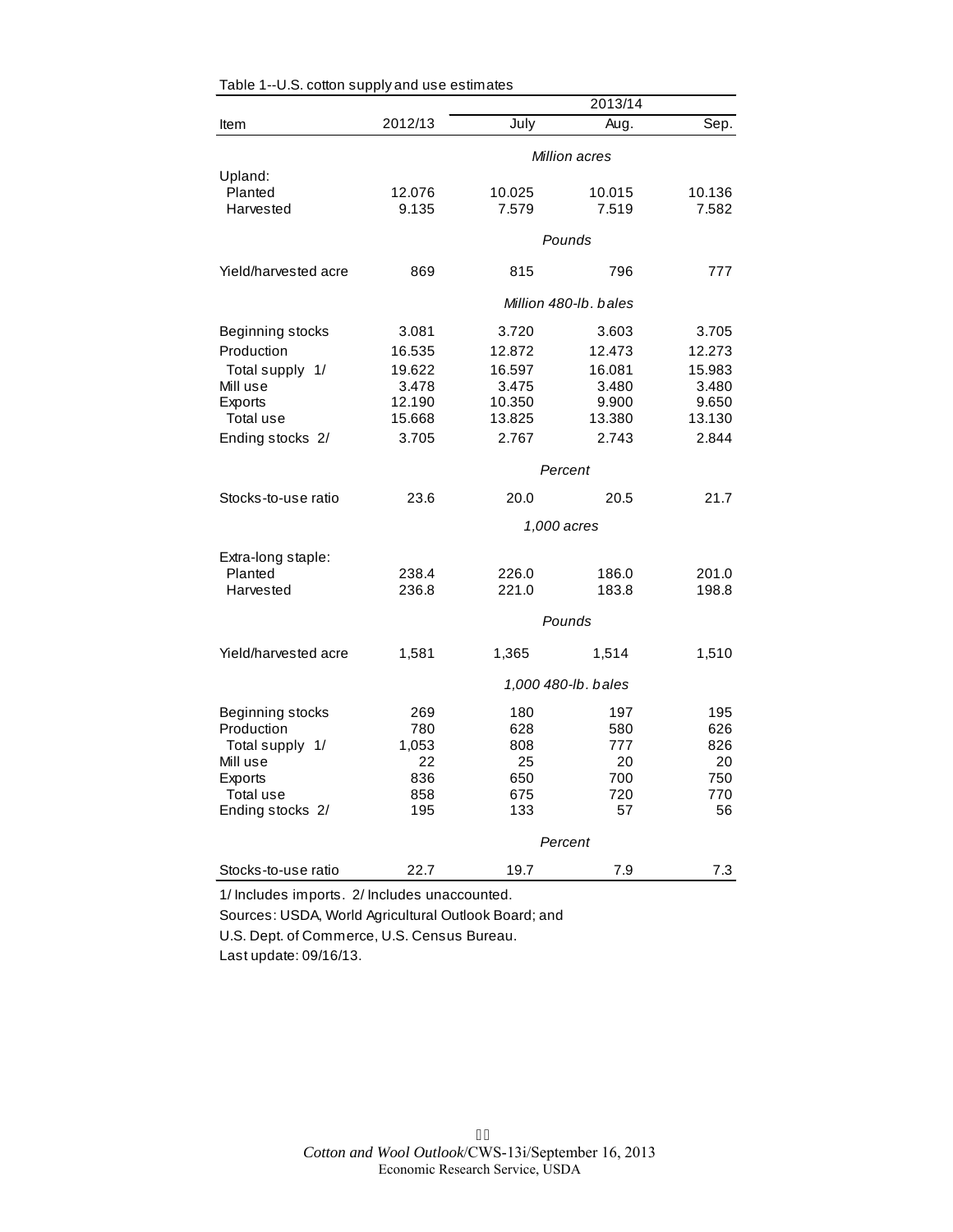|                      |         |                       | 2013/14 |        |  |  |
|----------------------|---------|-----------------------|---------|--------|--|--|
| Item                 | 2012/13 | July                  | Aug.    | Sep.   |  |  |
|                      |         | Million 480-lb, bales |         |        |  |  |
| Supply:              |         |                       |         |        |  |  |
| Beginning stocks--   |         |                       |         |        |  |  |
| World                | 71.77   | 85.58                 | 86.35   | 86.04  |  |  |
| Foreign              | 68.42   | 81.68                 | 82.55   | 82.14  |  |  |
| Production--         |         |                       |         |        |  |  |
| World                | 121.04  | 118.02                | 116.38  | 117.42 |  |  |
| Foreign              | 103.72  | 104.52                | 103.33  | 104.53 |  |  |
| Imports--            |         |                       |         |        |  |  |
| World                | 46.43   | 38.26                 | 38.37   | 38.93  |  |  |
| Foreign              | 46.42   | 38.25                 | 38.37   | 38.92  |  |  |
| Use:                 |         |                       |         |        |  |  |
| Mill use--           |         |                       |         |        |  |  |
| World                | 107.27  | 109.79                | 109.85  | 109.53 |  |  |
| Foreign              | 103.77  | 106.29                | 106.35  | 106.03 |  |  |
| Exports--            |         |                       |         |        |  |  |
| World                | 46.74   | 38.3                  | 38.36   | 38.96  |  |  |
| Foreign              | 33.72   | 27.3                  | 27.76   | 28.56  |  |  |
| Ending stocks--      |         |                       |         |        |  |  |
| World                | 86.04   | 94.34                 | 93.77   | 94.73  |  |  |
| Foreign              | 82.14   | 91.44                 | 90.97   | 91.83  |  |  |
|                      | Percent |                       |         |        |  |  |
| Stocks-to-use ratio: |         |                       |         |        |  |  |
| World                | 80.2    | 85.9                  | 85.4    | 86.5   |  |  |
| Foreign              | 79.2    | 86.0                  | 85.5    | 86.6   |  |  |

|  | Table 2--World cotton supply and use estimates |  |  |  |  |  |
|--|------------------------------------------------|--|--|--|--|--|
|--|------------------------------------------------|--|--|--|--|--|

Source: USDA, World Agricultural Outlook Board.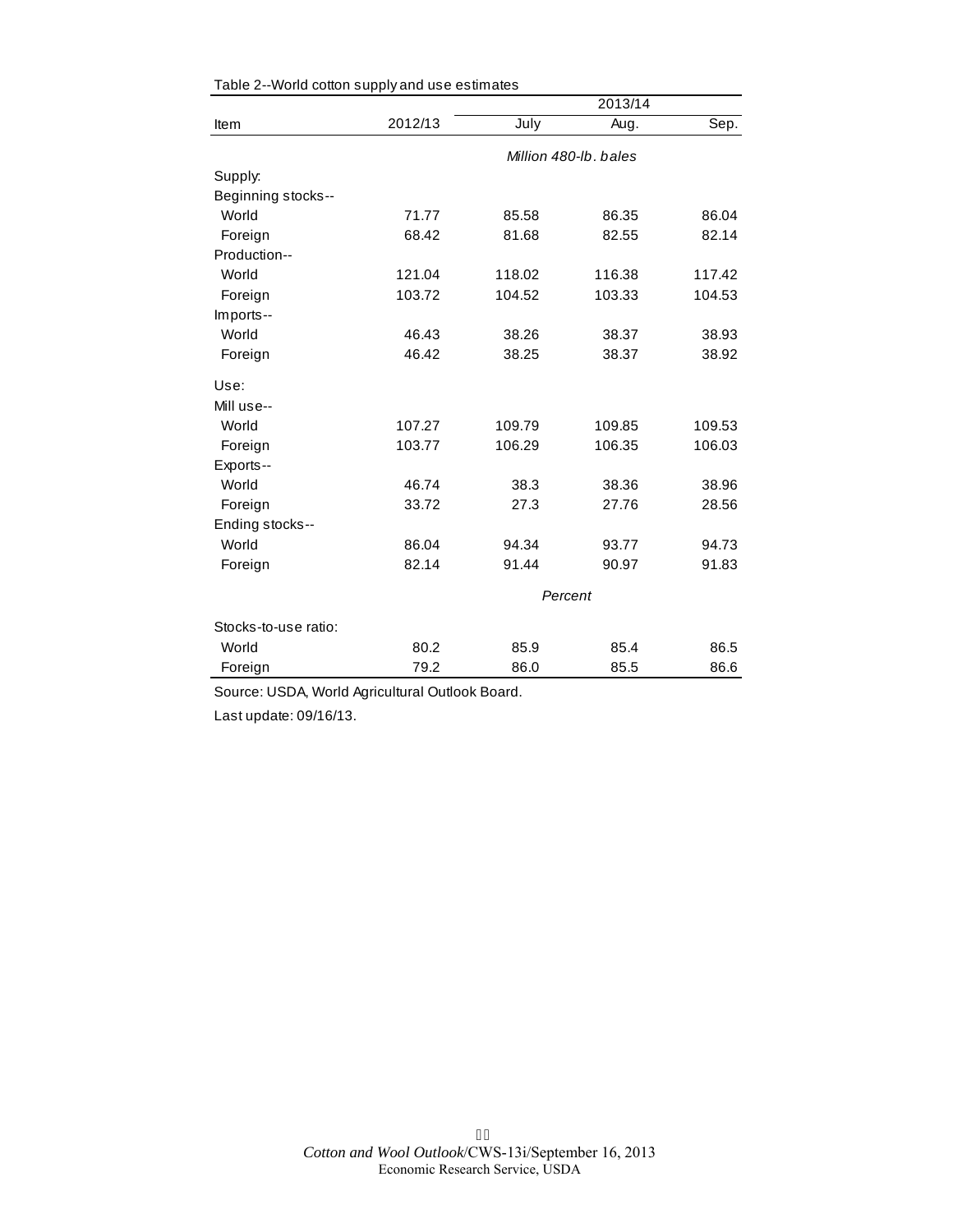|                         | May     | June                | July      | July      |
|-------------------------|---------|---------------------|-----------|-----------|
| Item                    | 2013    | 2013                | 2013      | 2012      |
|                         |         | 1,000 480-lb. bales |           |           |
| Cotton:                 |         |                     |           |           |
| Stocks, beginning       | 7,887   | 6,209               | 5,049     | 4,404     |
| Ginnings                | 0       | 0                   | 0         | 0         |
| Imports since August 1  | 5.3     | 8.6                 | 9.9       | 18.7      |
|                         |         | Million pounds      |           |           |
| Manmade:                |         |                     |           |           |
| Production              | 536.0   | 515.2               | 584.8     | 507.9     |
| Noncellulosic           | 536.0   | 515.2               | 584.8     | 507.9     |
| Cellulosic              | ΝA      | <b>NA</b>           | <b>NA</b> | <b>NA</b> |
| Total since January 1   | 2,625.0 | 3,140.2             | 3,689.0   | 3,543.7   |
|                         |         |                     |           |           |
|                         | Apr.    | May                 | June      | June      |
|                         | 2013    | 2013                | 2013      | 2012      |
|                         |         | Million pounds      |           |           |
| Raw fiber imports:      | 158.9   | 167.3               | 141.7     | 159.2     |
| Noncellulosic           | 147.2   | 153.5               | 129.8     | 145.1     |
| Cellulosic              | 11.7    | 13.8                | 11.9      | 14.1      |
| Total since January 1   | 448.1   | 615.4               | 757.1     | 945.4     |
|                         |         | 1,000 pounds        |           |           |
| Wool and mohair:        |         |                     |           |           |
| Raw wool imports, clean | 819.7   | 909.1               | 878.4     | 944.7     |
| 48s-and-finer           | 569.0   | 541.2               | 494.1     | 540.3     |
| Not-finer-than-46s      | 250.7   | 367.9               | 384.3     | 404.3     |
| Total since January 1   | 1,887.1 | 2,796.2             | 3,674.6   | 5,443.8   |
| Wool top imports        | 564.1   | 532.8               | 401.8     | 317.2     |
| Total since January 1   | 2,339.1 | 2,872.0             | 3,273.7   | 1,969.3   |
| Mohair imports, clean   | 0.0     | 0.0                 | 0.0       | 0.0       |
| Total since January 1   | 0.0     | 0.0                 | 0.0       | 0.0       |

| Table 3--U.S. fiber supply |  |  |
|----------------------------|--|--|
|----------------------------|--|--|

NA = Not available.

Sources: USDA, National Agricultural Statistics Service;

U.S. Dept. of Commerce, U.S. Census Bureau; and *Fiber Organon.* Last update: 09/16/13.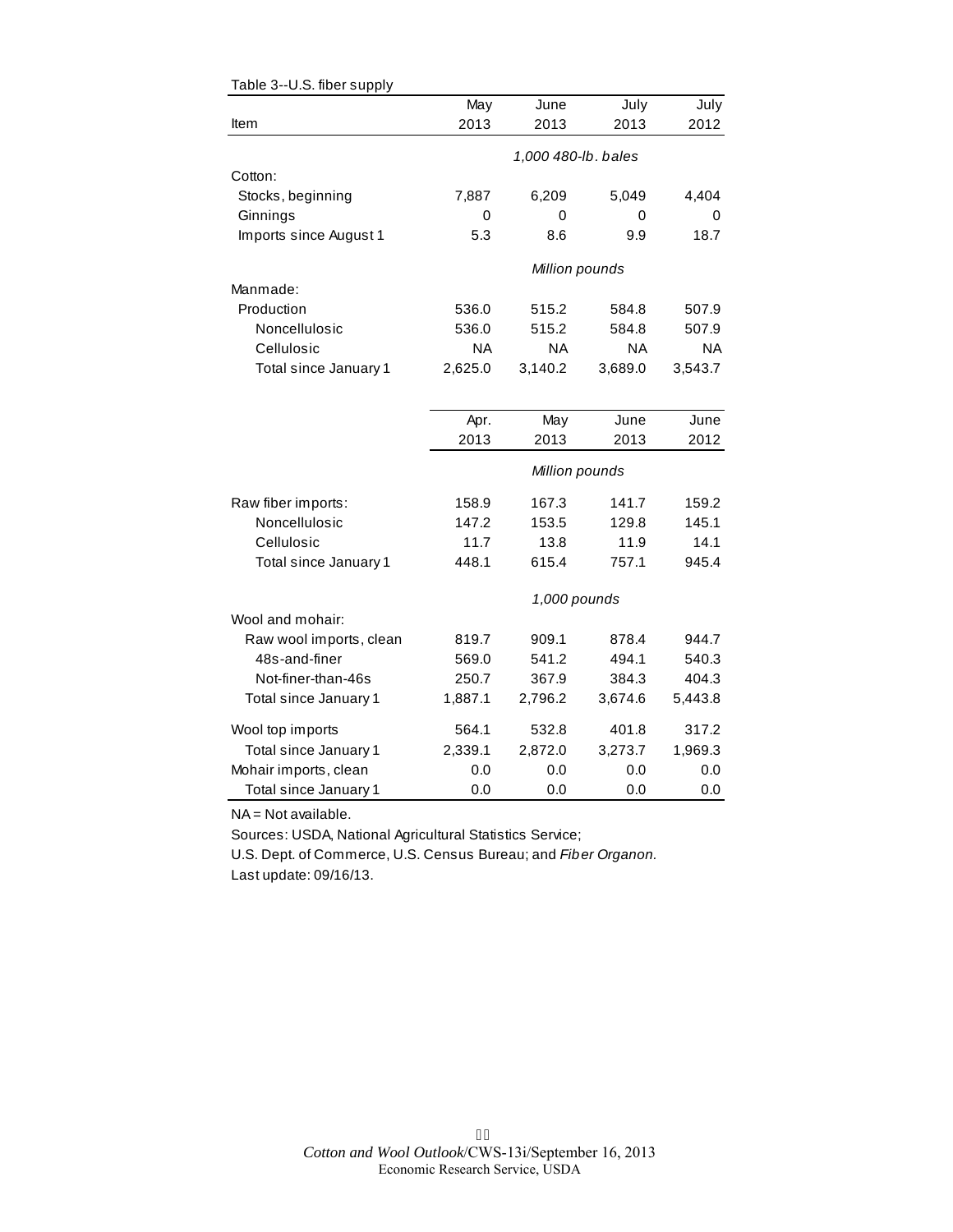| 0.0. 11001 001110110        |         |                     |         |         |
|-----------------------------|---------|---------------------|---------|---------|
|                             | May     | June                | July    | July    |
| Item                        | 2013    | 2013                | 2013    | 2012    |
|                             |         |                     |         |         |
|                             |         | 1,000 480-lb. bales |         |         |
| Cotton:                     |         |                     |         |         |
| All consumed by mills 1/    | 307     | 297                 | 301     | 284     |
| Total since August 1        | 2,902   | 3,199               | 3,500   | 3,300   |
| Daily rate                  | 13.3    | 14.9                | 13.1    | 12.9    |
| Upland consumed by mills 1/ | 305     | 296                 | 299     | 282     |
| Total since August 1        | 2,883   | 3,179               | 3,478   | 3,278   |
| Daily Rate                  | 13.3    | 14.8                | 13.0    | 12.8    |
| Upland exports              | 1,267   | 791                 | 541     | 917     |
| <b>Total since August 1</b> | 10,858  | 11,649              | 12,190  | 11,120  |
| Sales for next season       | 326     | 231                 | 1,202   | 1683    |
| Total since August 1        | 1,826   | 2,056               | 3,258   | 4,176   |
| Extra-long staple exports   | 104.3   | 74.5                | 50.0    | 31.3    |
| Total since August 1        | 711.8   | 786.3               | 836.3   | 594.1   |
| Sales for next season       | 3.4     | 4.5                 | 86.0    | 118.5   |
| Total since August 1        | 66.1    | 70.8                | 156.8   | 175.7   |
|                             | Apr.    | May                 | June    | June    |
|                             | 2013    | 2013                | 2013    | 2012    |
|                             |         | Million pounds      |         |         |
| Manmade:                    |         |                     |         |         |
| Raw fiber exports           | 59.4    | 63.6                | 50.6    | 57.7    |
| Noncellulosic               | 58.8    | 62.8                | 50.3    | 57.2    |
| Cellulosic                  | 0.6     | 0.8                 | 0.3     | 0.5     |
| Total since January 1       | 218.3   | 281.9               | 332.5   | 340.4   |
|                             |         | 1,000 pounds        |         |         |
| Wool and mohair:            |         |                     |         |         |
| Raw wool exports, clean     | 496.2   | 1,579.4             | 742.3   | 723.8   |
| Total since January 1       | 2,950.4 | 4,529.8             | 5,272.1 | 3,170.7 |
| Wool top exports            | 231.6   | 179.7               | 170.8   | 79.5    |
| Total since January 1       | 845.9   | 1,025.5             | 1,196.4 | 205.7   |
| Mohair exports, clean       | 374.6   | 37.2                | 31.7    | 0.0     |
| Total since January 1       | 378.6   | 415.7               | 447.4   | 76.1    |

Table 4--U.S. fiber demand

1/ Estimated by USDA.

Sources: USDA, Farm Service Agency; USDA, Foreign Agricultural Service,

*U.S. Export Sales;* U.S. Dept. of Commerce, U.S. Census Bureau; and *Fiber Organon.* Last update: 09/16/13.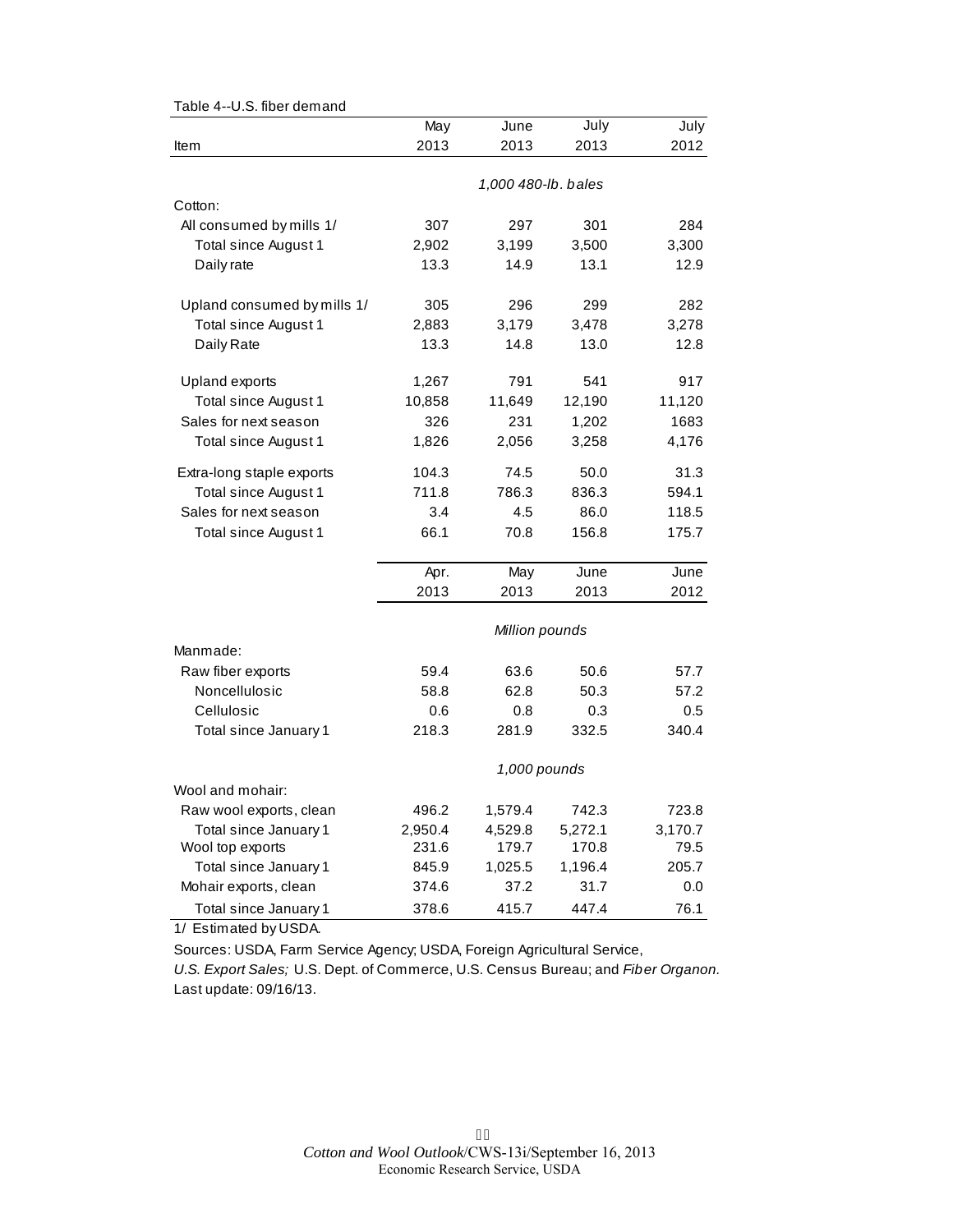|                            | June      | July              | Aug.      | Aug.      |
|----------------------------|-----------|-------------------|-----------|-----------|
| Item                       | 2013      | 2013              | 2013      | 2012      |
|                            |           |                   |           |           |
|                            |           | Cents per pound   |           |           |
| Domestic cotton prices:    |           |                   |           |           |
| Adjusted world price       | 72.06     | 71.56             | 71.45     | 63.81     |
| Upland spot 41-34          | 82.18     | 81.62             | 83.36     | 69.97     |
| Pima spot 03-46            | 133.00    | 133.00            | 133.00    | 103.00    |
| Average price received by  |           |                   |           |           |
| upland producers           | 76.70     | 77.60             | 75.00     | 71.40     |
| Far Eastern cotton quotes: |           |                   |           |           |
| A Index                    | 93.25     | 92.83             | 91.98     | 84.60     |
| Memphis/Eastern            | 94.56     | 93.88             | 96.00     | 85.45     |
| Memphis/Orleans/Texas      | 94.31     | 93.63             | 96.00     | 85.65     |
| California/Arizona         | 97.56     | 96.88             | 99.15     | 90.65     |
|                            |           | Dollars per pound |           |           |
| Wool prices (clean):       |           |                   |           |           |
| <b>U.S. 56s</b>            | <b>NQ</b> | <b>NQ</b>         | <b>NQ</b> | <b>NQ</b> |
| Australian 56s 1/          | 3.72      | 3.58              | 3.67      | 4.33      |
| U.S.60s                    | <b>NQ</b> | NQ.               | NQ.       | <b>NQ</b> |
| Australian 60s 1/          | 5.13      | 4.75              | 4.50      | 5.30      |
| <b>U.S. 64s</b>            | <b>NQ</b> | <b>NQ</b>         | NQ.       | <b>NQ</b> |
| Australian 64s 1/          | 5.09      | 4.71              | 4.61      | 5.36      |

#### Table 5--U.S. and world fiber prices

NQ = No quote.

1/ In bond, Charleston, SC.

Sources: USDA, *Cotton Price Statistics* ; Cotlook Ltd., *Cotton Outlook;*  and trade reports.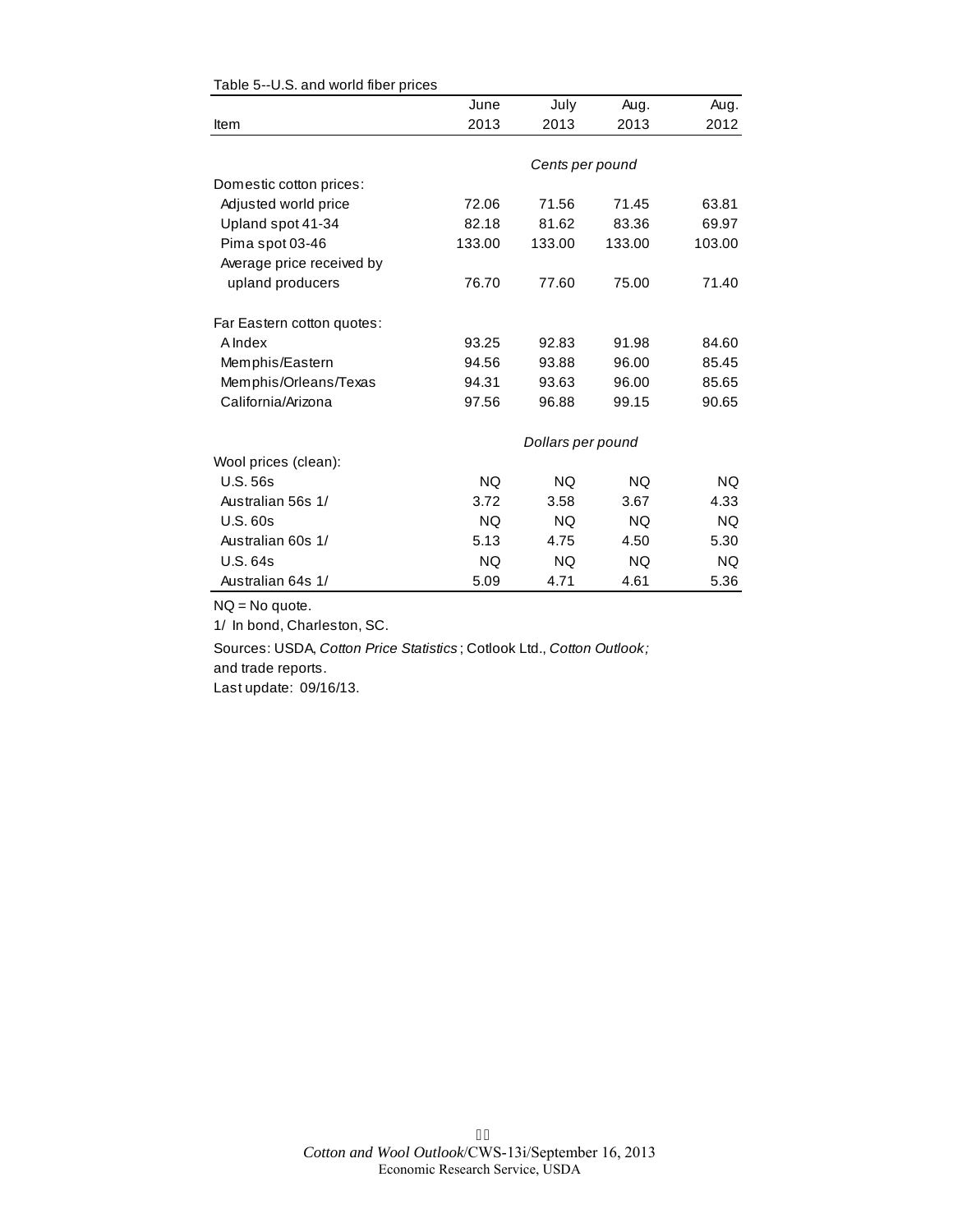| Table 6--U.S. textile imports, by fiber |           |                 |           |           |  |  |
|-----------------------------------------|-----------|-----------------|-----------|-----------|--|--|
|                                         | May       | June            | July      | July      |  |  |
| Item                                    | 2013      | 2013            | 2013      | 2012      |  |  |
|                                         |           | 1,000 pounds 1/ |           |           |  |  |
| Yarn, thread, and fabric:               | 262,654   | 245,545         | 251,473   | 243,156   |  |  |
| Cotton                                  | 58,883    | 55,631          | 57,412    | 54,795    |  |  |
| Linen                                   | 16,538    | 14,308          | 15,404    | 16,451    |  |  |
| Wool                                    | 4,152     | 3,428           | 4,045     | 4,008     |  |  |
| Silk                                    | 564       | 491             | 637       | 591       |  |  |
| Manmade                                 | 182,517   | 171,687         | 173,976   | 167,311   |  |  |
| Apparel:                                | 852,602   | 900,063         | 1,133,185 | 1,093,386 |  |  |
| Cotton                                  | 489,213   | 517,604         | 635,107   | 609,719   |  |  |
| Linen                                   | 8,480     | 7,421           | 8,341     | 9,189     |  |  |
| Wool                                    | 17,786    | 20,576          | 31,534    | 32,247    |  |  |
| Silk                                    | 8,109     | 7,082           | 8,704     | 9,058     |  |  |
| Manmade                                 | 329,014   | 347,380         | 449,500   | 433,173   |  |  |
| Home furnishings:                       | 224,472   | 224,023         | 239,384   | 233,427   |  |  |
| Cotton                                  | 128,632   | 124,108         | 124,010   | 126,440   |  |  |
| Linen                                   | 967       | 1,193           | 1,187     | 1,116     |  |  |
| Wool                                    | 384       | 275             | 190       | 325       |  |  |
| Silk                                    | 168       | 273             | 206       | 289       |  |  |
| Manmade                                 | 94,321    | 98,176          | 113,790   | 105,256   |  |  |
| Floor coverings:                        | 66,192    | 67,194          | 67,262    | 61,229    |  |  |
| Cotton                                  | 8,576     | 8,144           | 7,959     | 7,467     |  |  |
| Linen                                   | 15,208    | 15,555          | 15,768    | 15,354    |  |  |
| Wool                                    | 10,242    | 9,615           | 9,409     | 9,412     |  |  |
| Silk                                    | 2,036     | 1,854           | 1,549     | 1,496     |  |  |
| Manmade                                 | 30,130    | 32,027          | 32,578    | 27,500    |  |  |
| Total imports: 2/                       | 1,406,302 | 1,437,156       | 1,691,667 | 1,631,581 |  |  |
| Cotton                                  | 685,574   | 705,731         | 824,715   | 798,655   |  |  |
| Linen                                   | 41,193    | 38,476          | 40,699    | 42,110    |  |  |
| Wool                                    | 32,572    | 33,900          | 45,182    | 46,026    |  |  |
| Silk                                    | 10,877    | 9,700           | 11,096    | 11,434    |  |  |
| Manmade                                 | 636,085   | 649,349         | 769,975   | 733,356   |  |  |

 $Table 6-11$ S. toxtilo imports, by fib

1/ Raw-fiber equivalent. 2/ Includes headgear.

Sources: USDA, Economic Research Service; and U.S. Dept. of Commerce, U.S. Census Bureau. Last update: 09/16/13.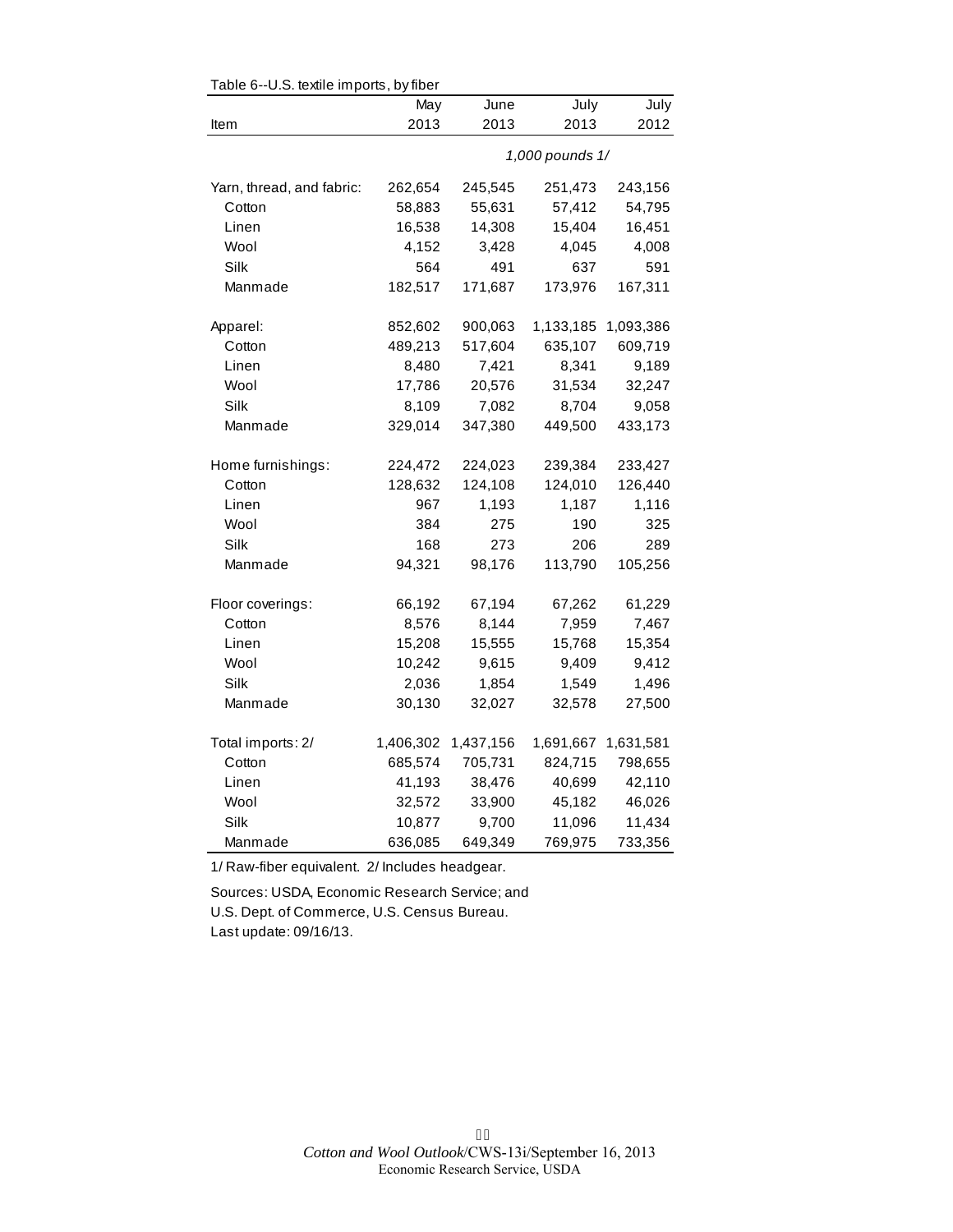|                           | May             | June    | July    | July    |  |  |  |
|---------------------------|-----------------|---------|---------|---------|--|--|--|
| Item                      | 2013            | 2013    | 2013    | 2012    |  |  |  |
|                           | 1,000 pounds 1/ |         |         |         |  |  |  |
| Yarn, thread, and fabric: | 261,147         | 252,056 | 245,731 | 233,263 |  |  |  |
| Cotton                    | 138,017         | 136,324 | 136,219 | 124,127 |  |  |  |
| Linen                     | 7,402           | 6,618   | 5,956   | 6,875   |  |  |  |
| Wool                      | 2,850           | 3,164   | 2,835   | 2,625   |  |  |  |
| Silk                      | 1,279           | 1,265   | 893     | 894     |  |  |  |
| Manmade                   | 111,600         | 104,686 | 99,828  | 98,742  |  |  |  |
| Apparel:                  | 29,963          | 27,914  | 28,742  | 25,193  |  |  |  |
| Cotton                    | 12,649          | 12,639  | 13,085  | 11,551  |  |  |  |
| Linen                     | 679             | 504     | 434     | 351     |  |  |  |
| Wool                      | 1,924           | 1,331   | 1,604   | 1,208   |  |  |  |
| Silk                      | 1,629           | 1,126   | 1,266   | 1,108   |  |  |  |
| Manmade                   | 13,082          | 12,315  | 12,352  | 10,974  |  |  |  |
| Home furnishings:         | 5,040           | 4,666   | 5,289   | 5,448   |  |  |  |
| Cotton                    | 2,499           | 2,247   | 2,466   | 2,677   |  |  |  |
| Linen                     | 242             | 216     | 259     | 182     |  |  |  |
| Wool                      | 118             | 148     | 194     | 108     |  |  |  |
| Silk                      | 128             | 99      | 157     | 93      |  |  |  |
| Manmade                   | 2,053           | 1,956   | 2,212   | 2,388   |  |  |  |
| Floor coverings:          | 31,817          | 32,594  | 33,001  | 26,980  |  |  |  |
| Cotton                    | 2,471           | 2,409   | 2,464   | 1,785   |  |  |  |
| Linen                     | 1,290           | 1,200   | 1,241   | 813     |  |  |  |
| Wool                      | 2,633           | 2,911   | 2,631   | 2,127   |  |  |  |
| Silk                      | 48              | 37      | 38      | 32      |  |  |  |
| Manmade                   | 25,375          | 26,038  | 26,627  | 22,222  |  |  |  |
| Total exports: 2/         | 328,135         | 317,321 | 312,839 | 290,990 |  |  |  |
| Cotton                    | 155,697         | 153,683 | 154,286 | 140,219 |  |  |  |
| Linen                     | 9,612           | 8,538   | 7,891   | 8,221   |  |  |  |
| Wool                      | 7,607           | 7,555   | 7,266   | 6,072   |  |  |  |
| Silk                      | 3,084           | 2,526   | 2,354   | 2,127   |  |  |  |
| Manmade                   | 152,136         | 145,018 | 141,042 | 134,351 |  |  |  |

Table 7--U.S. textile exports, by fiber

1/ Raw-fiber equivalent. 2/ Includes headgear.

Sources: USDA, Economic Research Service; and U.S. Dept. of Commerce, U.S. Census Bureau. Last update: 09/16/13.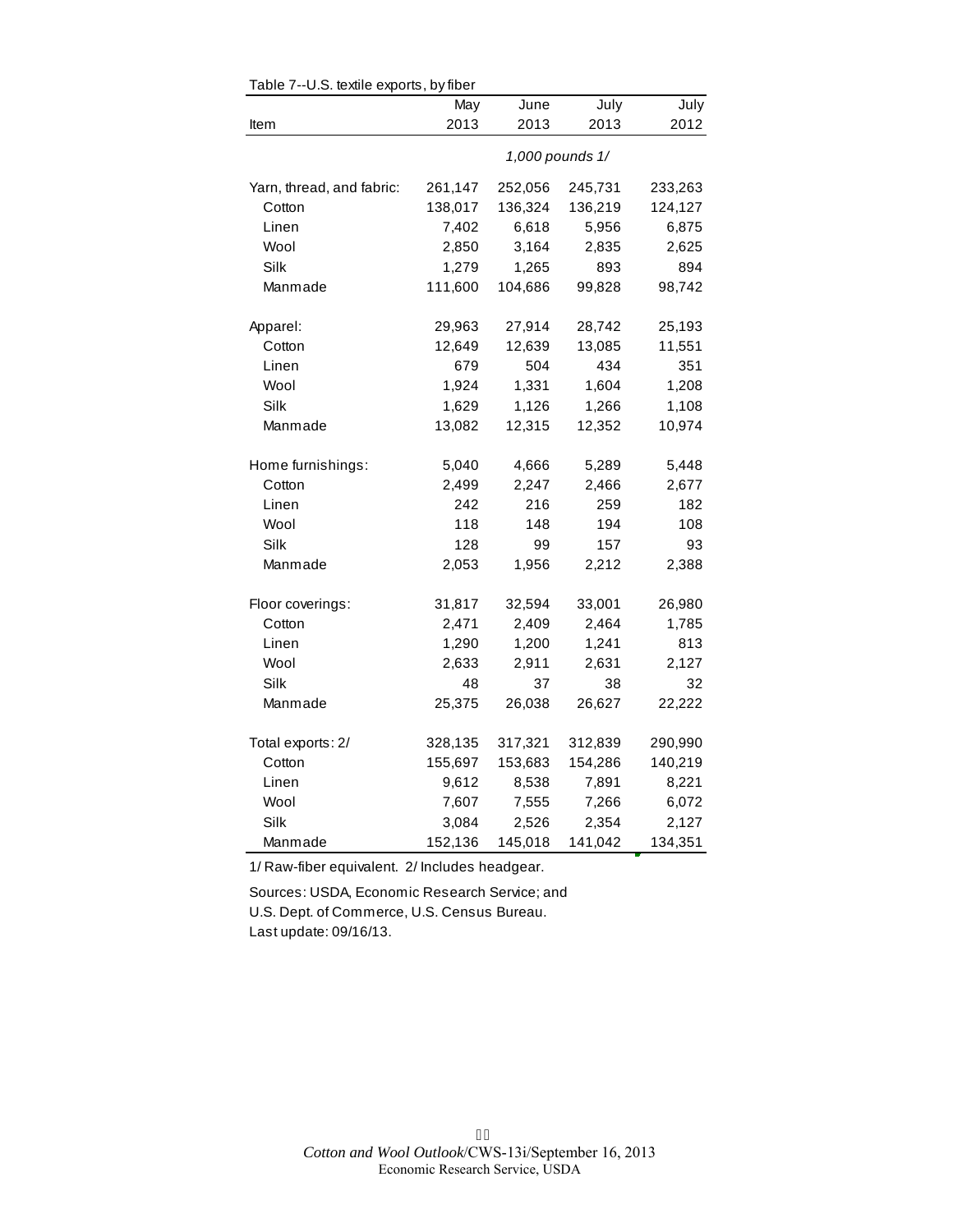| Table 8--U.S. cotton textile imports, by origin |                 |         |         |         |  |  |  |  |  |
|-------------------------------------------------|-----------------|---------|---------|---------|--|--|--|--|--|
|                                                 | May             | June    | July    | July    |  |  |  |  |  |
| Region/country                                  | 2013            | 2013    | 2013    | 2012    |  |  |  |  |  |
|                                                 | 1,000 pounds 1/ |         |         |         |  |  |  |  |  |
| North America                                   | 155,741         | 138,526 | 150,561 | 151,065 |  |  |  |  |  |
| Canada                                          | 2,942           | 2,575   | 2,647   | 2,832   |  |  |  |  |  |
| Costa Rica                                      | 497             | 730     | 549     | 896     |  |  |  |  |  |
| Dominican Republic                              | 8,828           | 6,269   | 5,344   | 6,478   |  |  |  |  |  |
| El Salvador                                     | 22,461          | 19,279  | 22,289  | 22,207  |  |  |  |  |  |
| Guatemala                                       | 8,847           | 8,630   | 8,556   | 8,923   |  |  |  |  |  |
| Haiti                                           | 16,458          | 13,561  | 10,926  | 13,212  |  |  |  |  |  |
| Honduras                                        | 32,147          | 31,810  | 33,070  | 33,011  |  |  |  |  |  |
| Mexico                                          | 45,323          | 44,604  | 51,505  | 48,781  |  |  |  |  |  |
| Nicaragua                                       | 18,236          | 11,067  | 15,667  | 14,724  |  |  |  |  |  |
| South America                                   | 4,497           | 4,263   | 4,332   | 5,184   |  |  |  |  |  |
| Brazil                                          | 233             | 157     | 211     | 236     |  |  |  |  |  |
| Colombia                                        | 1,949           | 1,377   | 1,562   | 1,937   |  |  |  |  |  |
| Peru                                            | 2,284           | 2,686   | 2,527   | 2,931   |  |  |  |  |  |
| Europe                                          | 11,083          | 10,728  | 13,143  | 13,464  |  |  |  |  |  |
| Germany                                         | 1,114           | 909     | 1,252   | 954     |  |  |  |  |  |
| Italy                                           | 1,604           | 1,576   | 1,878   | 1,818   |  |  |  |  |  |
| Portugal                                        | 920             | 1,185   | 1,710   | 1,695   |  |  |  |  |  |
| Turkey                                          | 4,640           | 4,624   | 5,009   | 4,996   |  |  |  |  |  |
| Asia                                            | 499,440         | 537,292 | 639,183 | 608,561 |  |  |  |  |  |
| <b>Bahrain</b>                                  | 1,468           | 1,207   | 1,164   | 1,481   |  |  |  |  |  |
| Bangladesh                                      | 49,070          | 48,001  | 61,878  | 52,601  |  |  |  |  |  |
| Cambodia                                        | 16,204          | 15,414  | 21,762  | 24,133  |  |  |  |  |  |
| China                                           | 213,350         | 248,473 | 296,572 | 278,018 |  |  |  |  |  |
| Hong Kong                                       | 510             | 739     | 1,138   | 762     |  |  |  |  |  |
| India                                           | 60,999          | 54,228  | 61,583  | 58,611  |  |  |  |  |  |
| Indonesia                                       | 24,498          | 25,585  | 33,407  | 34,591  |  |  |  |  |  |
| Israel                                          | 826             | 782     | 784     | 750     |  |  |  |  |  |
| Japan                                           | 1,125           | 1,170   | 1,235   | 1,153   |  |  |  |  |  |
| Jordan                                          | 4,098           | 3,779   | 5,356   | 5,036   |  |  |  |  |  |
| Malaysia                                        | 2,319           | 2,667   | 3,048   | 2,881   |  |  |  |  |  |
| Pakistan                                        | 59,102          | 65,695  | 65,401  | 69,008  |  |  |  |  |  |
| Philippines                                     | 4,694           | 4,510   | 6,112   | 6,172   |  |  |  |  |  |
| South Korea                                     | 6,425           | 5,474   | 5,758   | 6,727   |  |  |  |  |  |
| Sri Lanka                                       | 5,855           | 5,277   | 8,387   | 6,319   |  |  |  |  |  |
| Taiwan                                          | 2,376           | 2,309   | 2,591   | 2,562   |  |  |  |  |  |
| Thailand                                        | 6,438           | 5,799   | 7,609   | 6,696   |  |  |  |  |  |
| Vietnam                                         | 39,117          | 44,856  | 54,013  | 49,690  |  |  |  |  |  |
| Oceania                                         | 24              | 48      | 33      | 51      |  |  |  |  |  |
| Africa                                          | 14,789          | 14,874  | 17,462  | 20,331  |  |  |  |  |  |
| Egypt                                           | 8,426           | 8,708   | 8,535   | 9,793   |  |  |  |  |  |
| Kenya                                           | 2,006           | 2,099   | 2,373   | 3,025   |  |  |  |  |  |
| Lesotho                                         | 2,815           | 2,095   | 4,486   | 4,445   |  |  |  |  |  |
| Mauritius                                       | 561             | 650     | 1,043   | 850     |  |  |  |  |  |
| World 2/                                        | 685,574         | 705,731 | 824,715 | 798,655 |  |  |  |  |  |

 $\frac{1}{2}$  able 8 - U.S. cotton textile imports, by original

1/ Raw-fiber equivalent. 2/ Totals may not add due to rounding.

Sources: USDA, Economic Research Service; and

U.S. Dept. of Commerce, U.S. Census Bureau.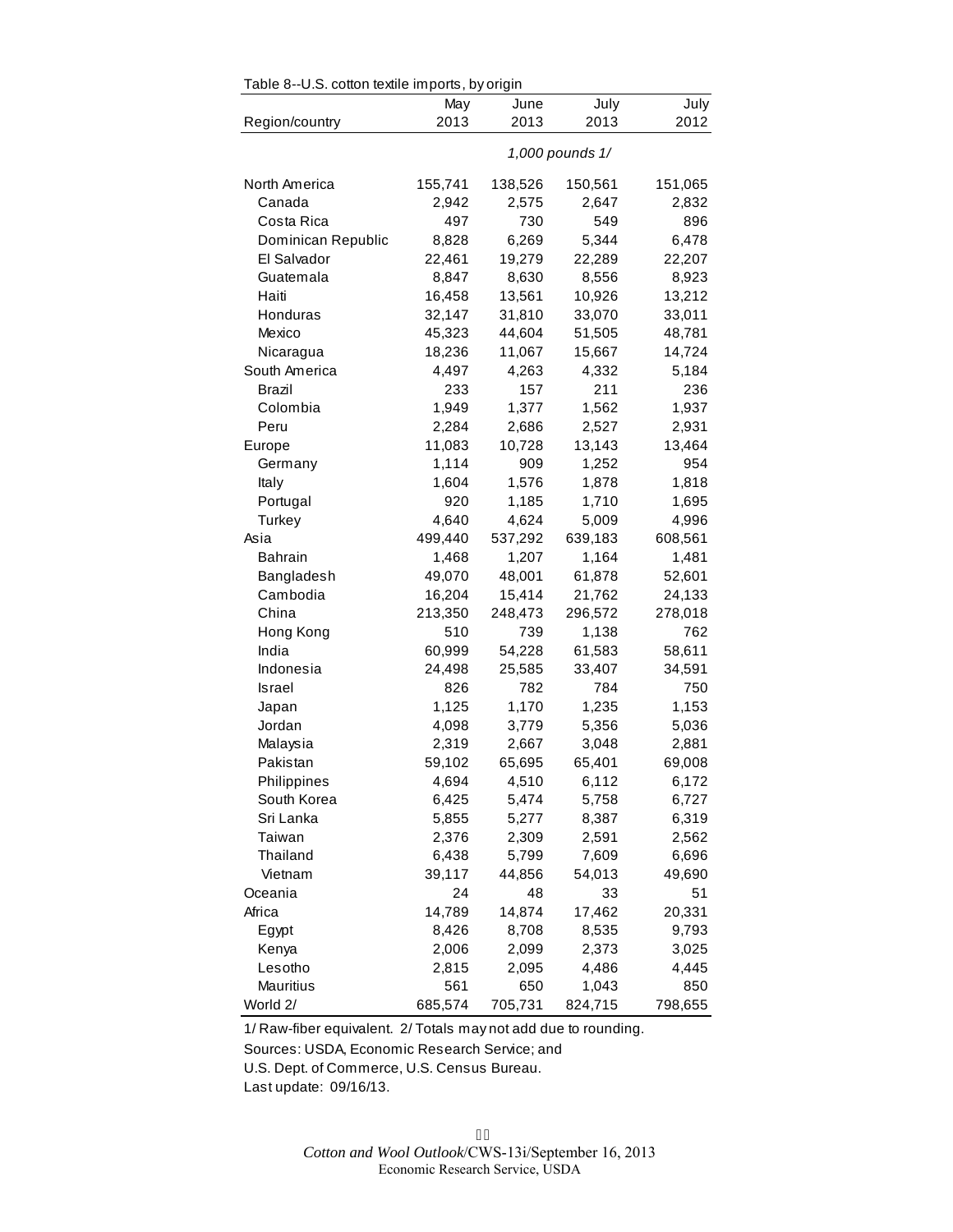| Table 9--U.S. cotton textile exports, by destination |                 |         |         |         |  |  |  |  |  |
|------------------------------------------------------|-----------------|---------|---------|---------|--|--|--|--|--|
|                                                      | May             | June    | July    | July    |  |  |  |  |  |
| Region/country                                       | 2013            | 2013    | 2013    | 2012    |  |  |  |  |  |
|                                                      | 1,000 pounds 1/ |         |         |         |  |  |  |  |  |
| North America                                        | 132,785         | 130,725 | 131,616 | 124,109 |  |  |  |  |  |
| <b>Bahamas</b>                                       | 91              | 91      | 112     | 132     |  |  |  |  |  |
| Canada                                               | 11,070          | 11,470  | 11,749  | 10,568  |  |  |  |  |  |
| Costa Rica                                           | 319             | 152     | 292     | 307     |  |  |  |  |  |
| Dominican Republic                                   | 22,738          | 20,675  | 21,321  | 24,498  |  |  |  |  |  |
| El Salvador                                          | 11,803          | 10,992  | 11,916  | 10,202  |  |  |  |  |  |
| Guatemala                                            | 2,964           | 2,458   | 1,924   | 1,752   |  |  |  |  |  |
| Haiti                                                | 777             | 1,077   | 727     | 681     |  |  |  |  |  |
| Honduras                                             | 51,226          | 54,498  | 49,957  | 49,163  |  |  |  |  |  |
| Jamaica                                              | 121             | 70      | 48      | 66      |  |  |  |  |  |
| Mexico                                               | 29,213          | 26,830  | 30,902  | 24,648  |  |  |  |  |  |
| Nicaragua                                            | 1,741           | 1,767   | 2,020   | 1,515   |  |  |  |  |  |
| Panama                                               | 203             | 346     | 392     | 290     |  |  |  |  |  |
| South America                                        | 3,959           | 4,122   | 3,929   | 3,550   |  |  |  |  |  |
| Brazil                                               | 468             | 450     | 363     | 452     |  |  |  |  |  |
| Chile                                                | 447             | 322     | 244     | 250     |  |  |  |  |  |
| Colombia                                             | 1,964           | 1,930   | 1,658   | 2,022   |  |  |  |  |  |
| Peru                                                 | 540             | 820     | 1,010   | 199     |  |  |  |  |  |
| Venezuela                                            | 201             | 113     | 433     | 360     |  |  |  |  |  |
| Europe                                               | 3,245           | 2,948   | 3,137   | 2,706   |  |  |  |  |  |
| Belgium                                              | 242             | 234     | 270     | 210     |  |  |  |  |  |
| France                                               | 108             | 154     | 172     | 89      |  |  |  |  |  |
| Germany                                              | 636             | 540     | 642     | 395     |  |  |  |  |  |
| Italy                                                | 254             | 255     | 153     | 156     |  |  |  |  |  |
| Netherlands                                          | 316             | 315     | 384     | 348     |  |  |  |  |  |
| Russia                                               | 63              | 85      | 50      | 56      |  |  |  |  |  |
| Turkey                                               | 58              | 74      | 39      | 143     |  |  |  |  |  |
| United Kingdom                                       | 992             | 836     | 890     | 956     |  |  |  |  |  |
| Asia                                                 | 14,573          | 14,670  | 14,401  | 8,836   |  |  |  |  |  |
| China                                                | 10,687          | 10,724  | 11,218  | 5,607   |  |  |  |  |  |
| Hong Kong                                            | 530             | 463     | 476     | 500     |  |  |  |  |  |
| India                                                | 187             | 319     | 126     | 243     |  |  |  |  |  |
| Israel                                               | 149             | 43      | 83      | 76      |  |  |  |  |  |
| Japan                                                | 918             | 955     | 666     | 966     |  |  |  |  |  |
| Pakistan                                             | 15              | 33      | 44      | 30      |  |  |  |  |  |
| Saudi Arabia                                         | 96              | 124     | 110     | 125     |  |  |  |  |  |
| Singapore                                            | 160             | 209     | 195     | 189     |  |  |  |  |  |
| South Korea                                          | 622             | 570     | 389     | 302     |  |  |  |  |  |
| Taiwan                                               | 112             | 122     | 135     | 80      |  |  |  |  |  |
| United Arab Emirates                                 | 303             | 361     | 269     | 212     |  |  |  |  |  |
| Oceania                                              | 780             | 902     | 846     | 705     |  |  |  |  |  |
| Australia                                            | 591             | 705     | 639     | 578     |  |  |  |  |  |
| Africa                                               | 354             | 317     | 357     | 313     |  |  |  |  |  |
| South Africa                                         | 53              | 44      | 71      | 98      |  |  |  |  |  |
| World 2/                                             | 155,697         | 153,683 | 154,286 | 140,219 |  |  |  |  |  |

Table 9--U.S. cotton textile exports, by destination

1/ Raw-fiber equivalent. 2/ Totals may not add due to rounding.

Sources: USDA, Economic Research Service; and

U.S. Dept. of Commerce, U.S. Census Bureau.